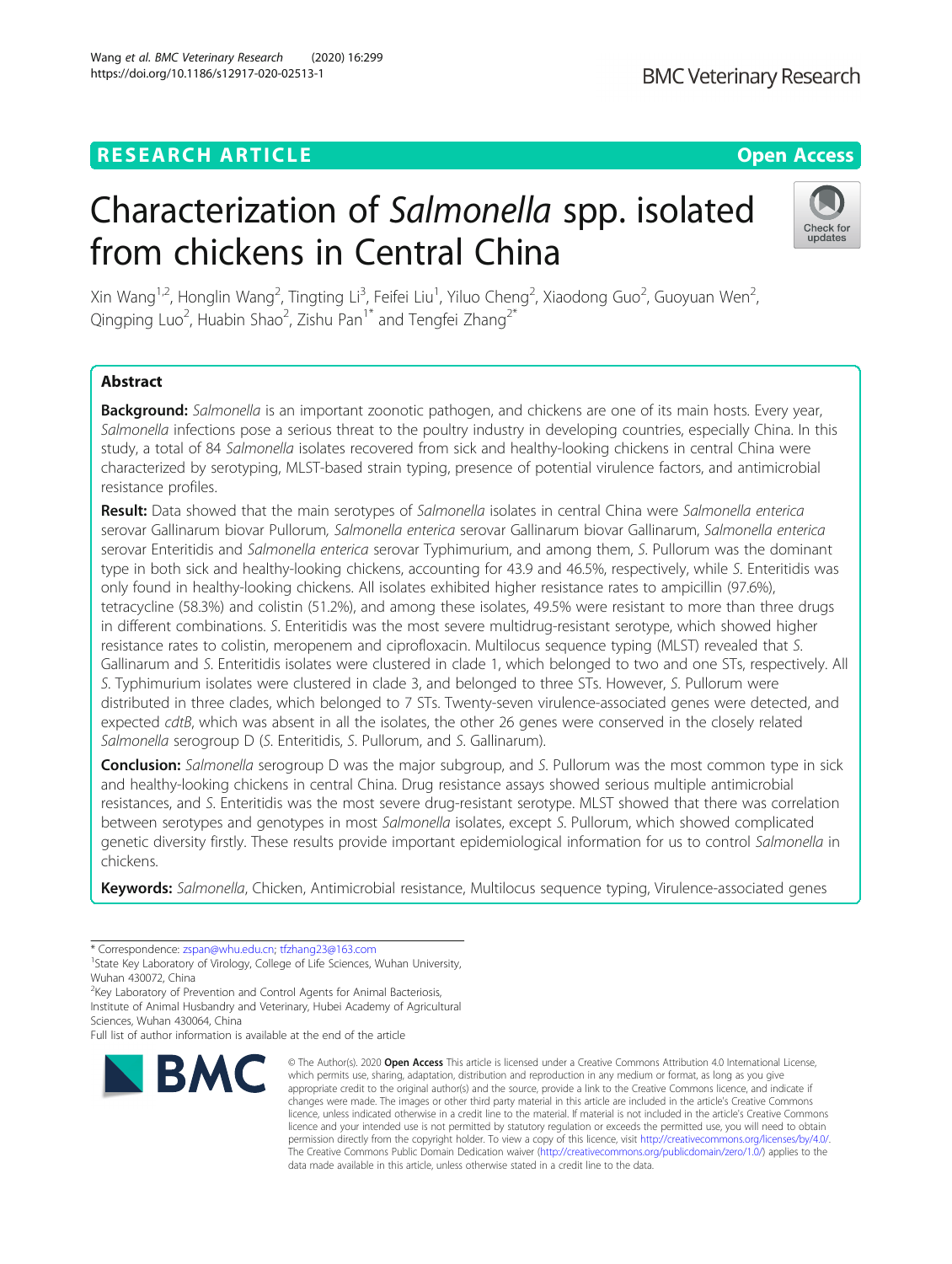## Background

Salmonella is an important zoonotic pathogen that causes infectious diseases in animals and humans [[1\]](#page-7-0) . Every year, Salmonella infection causes not only decreased production performance and even death of poultry, but also contamination of the human food chain, leading to serious economic losses in the poultry industry, as well as being a threat to public health [\[2](#page-7-0)]. Although various prevention and control measures, including eradication programs and vaccine and drug use, have been carried out [[3\]](#page-7-0), Salmonella infection is still one of the most important problems worldwide.

Currently, based on the difference in O, H and Vi antigens, > 2600 different Salmonella serotypes have been identified [\[4](#page-7-0)]. It is interesting that, although their genomes are similar, the ranges of host in different serotypes are discrepant. Salmonella enterica serovar Gallinarum is a host-specific pathogen that only infects birds. It has two biovars, Salmonella enterica serovar Gallinarum biovar Gallinarum (S. Gallinarum) and Salmonella enterica serovar Gallinarum biovar Pullorum (S. Pullorum), which cause fowl typhoid and pullorum disease in poultry, respectively [\[5](#page-7-0)], leading to great economic losses in the poultry industry, especially in China. Salmonella enterica serovar Typhimurium and Salmonella enterica serovar Enteritidis are the most common serotypes of Salmonella, which can infect broad hosts, including humans and birds. S. Typhimurium causes a typhoid-like systemic illness and S. Enteritidis is the main cause of acute gastroenteritis in humans [[6\]](#page-7-0). These serotypes of Salmonella are considered to be the most important food-borne pathogens worldwide. Other serotypes such as Salmonella enterica serovar Heidelberg, Salmonella enterica serovar Kentucky and Salmonella enterica serovar Newport are also reported in chickens [[7\]](#page-7-0). Because of the differences in pathogenicity and hosts among different serotypes, to understand the dominant serotypes, virulence factors and genetic characteristics of prevailing strains will help us further develop control strategies in the poultry industry.

Antimicrobial resistance and its spread are also a serious problem caused by Salmonella. Although the Chinese government is promoting reduction of antibiotic use currently, antimicrobial drugs remain one of the import-ant options for Salmonella control [\[8](#page-7-0)], which leads to an increase of multiple drug-resistant bacteria worldwide. From 1970 to 2010 in China, the resistance rates to antimicrobials, such as ampicillin, gentamicin, streptomycin, tetracycline, and chloramphenicol, were increasing, and now remain at high levels in S. Pullorum [[9\]](#page-7-0). Ampicillin resistance in Salmonella has been recognized as the most serious problem in some Asian countries, such as in Bangladesh (68.4%) and Vietnam (80.4%) [\[10\]](#page-7-0). The extensive use of antimicrobials in animal production has resulted in contamination by multidrug-resistant Sal*monella* in food animals  $[11]$  $[11]$ . Recently, a series of resistance genes for human antimicrobials, such as *mcr-1* and  $tetX3/4$ , was discovered in zoonotic bacteria [[12](#page-7-0)]. This is a major public health concern because animal-derived antibiotic-resistant bacteria can be transmitted to humans [\[13](#page-7-0)].

Poultry is the most important host of Salmonella, so assessing the distribution of Salmonella in poultry has become important for better prevention and control of its infection. In this study, we investigated the main serotypes of Salmonella isolated from sick and healthylooking chickens, and assessed their genetic relationship among our isolates, presence of potential virulence factors and antimicrobial-resistance profiles.

## Results

## Serotype identification of Salmonella isolates from chickens

A total of 84 strains, including 41 from sick chickens and 43 from healthy-looking chickens were identified as Salmonella, and further serotyped based on agglutination tests and PCR tests. Salmonella serogroup D, including S. Enteritidis, S. Pullorum and S. Gallinarum accounted for 84.76% of our isolates, and among them, S. Pullorum was the most common type in both sick chickens ( $n = 18$ ) and healthy-looking chickens ( $n = 20$ ) (Table [1](#page-2-0)). In addition, 11 isolates (2 from healthylooking chickens and 9 from sick chickens) were identified as S. Typhimurium, and 16 isolates (5 from healthylooking chickens and 11 from sick chickens) were identified as S. Gallinarum. It is interesting that S. Enteritidis  $(n = 14)$  was only found in healthy-looking chickens.

## Antimicrobial susceptibilities of different serotypes of Salmonella isolates

The susceptibility of *Salmonella* isolates to 10 antimicrobials was tested using MIC assays. The isolates showed high resistance rates to ampicillin (97.6%), tetracycline (58.3%), and colistin (51.2%), and lower resistance rates for gentamicin (1.2%), tigecycline (4.8%), ciprofloxacin (6.0%), cefotaxime (7.1%), and meropenem (7.1%) (Table [2\)](#page-2-0). Among these isolates, higher resistance rates to colistin (64.3%), meropenem (35.7%) and ciprofloxacin (28.6%) were observed in S. Enteritidis, which can infect humans, while cefotaxime resistance was only observed in S. Gallinarum (25%) and S. Pullorum (5.3%), which only infect birds. The isolates showed 30 different antimicrobial-resistance patterns, and only one S. Gallinarum strain was sensitive to all the antimicrobials tested (Table [3](#page-3-0)). Forty-nine isolates (59.5%) were resistant to ≥3 antimicrobials in different combinations. Resistance to ampicillin, tetracycline, and colistin was the most common multidrug-resistance profile, accounting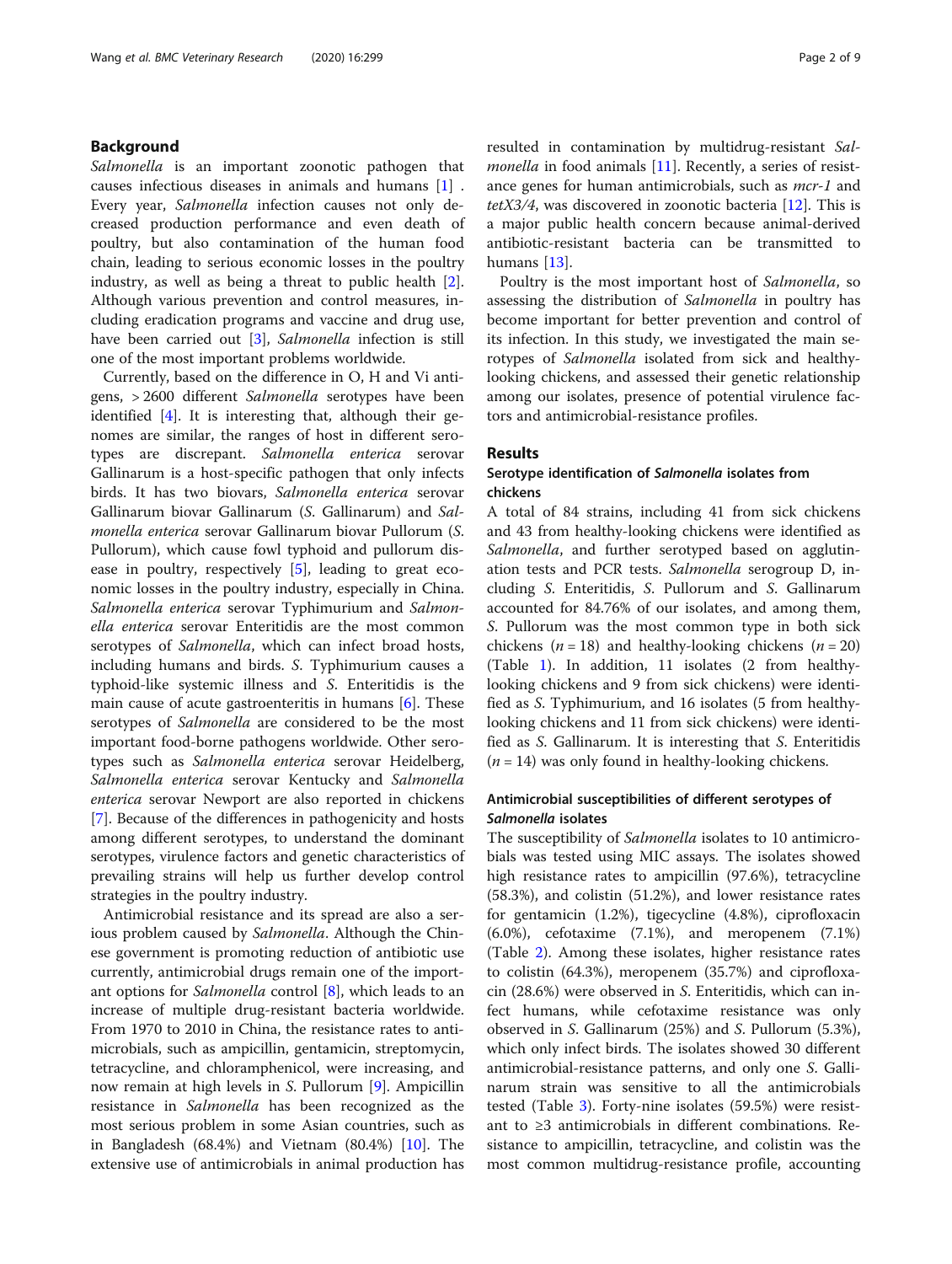| Serotypes                    | S. Enteritidis | S. Typhimurium | S. Gallinarum | S. Pullorum    | Others | Total |
|------------------------------|----------------|----------------|---------------|----------------|--------|-------|
| healthy-looking <sup>a</sup> |                |                |               | 2 <sup>c</sup> |        | 4⊀    |
| sickb                        |                |                |               |                |        |       |
| Total                        |                |                | 10            | 38             |        | 84    |

<span id="page-2-0"></span>Table 1 Numbers and serotypes of Salmonella isolated from healthy-looking and sick chickens

<sup>a</sup>Healthy-looking chicken; <sup>b</sup>sick and dead chicken

for 9.6%. One S. Enteritidis isolate was resistant to seven antimicrobials, and six of 14 (42.9%) S. Enteritidis isolates were resistant to more than five antimicrobials (Table [3\)](#page-3-0). S. Enteritidis showed highest resistance rates among different serotypes of isolates in six of 10 tested antimicrobials, including ampicillin, meropenem, tetracycline, ciprofloxacin, trimethoprim-sulfamethoxazole, and colistin (Table 2).

## Genetic diversity of Salmonella isolates

The Salmonella isolates were classified into four clades based on the MLST genotypes (Fig. [1](#page-4-0)). The allele numbers and the sequences of housekeeping genes in each ST are shown in Additional file [1](#page-7-0). All of the S. Gallinarum and S. Enteritidis isolates were clustered in clade 1, and among them, 15 of 16 S. Gallinarum isolates belong to ST-1747, which is not reported currently, while the remaining one S. Gallinarum and all the S. Enteritidis isolates belonged to ST-11. All the S. Typhimurium isolates were clustered in clade 3, and belonged to ST-128, ST-1544 and ST-19. In S. Pullorum, 71.1% isolates belonged to the dominant genotype ST-92, while another six ST types were identified, including ST-2151, ST-11, ST-1747, ST128, ST-1544 and ST-99, which showed the genetic diversity of S. Pullorum. Among these S. Pullorum isolates, three isolates belonged to ST-99, ST-128 and ST-1544 were clustered in clade 3.

## Distribution of virulence-associated genes in different serotypes of Salmonella isolates

As shown in Table [4,](#page-5-0) cdtB was not found in all isolates, while the remaining of detected virulence-associated genes were found in all serogroup D Salmonella (S. Enteritidis, S. Pullorum and S. Gallinarum). In contrast, sefA and sopE were absent in one and two S. Typhimurium isolates, respectively, and  $\textit{sodCl}$  and  $\textit{sopE}$  were absent in one other serotype of Salmonella (JC180), which was the only isolates in clade 3 in this study.

**Table 2** No. of isolates in different MICs and antimicrobial resistance of *Salmonella* isolates ( $n = 84$ )

| No. of isolates in different MICs & resistance rates |                |                |              |       |                 |                |                |               |                |                |                |                               |                |              |                |          |                |                |           |      |
|------------------------------------------------------|----------------|----------------|--------------|-------|-----------------|----------------|----------------|---------------|----------------|----------------|----------------|-------------------------------|----------------|--------------|----------------|----------|----------------|----------------|-----------|------|
| Serotypes                                            | Ampicillin     |                | Cefotaxime   |       |                 | Meropenem      |                |               |                | Gentamicin     |                |                               |                | Tetracycline |                |          |                |                |           |      |
|                                                      | $\leq 8$       | 16             | $\geq$ 32    |       | $\leq$ 1        | 2              | $\geq 4$       |               | $\leq$ 1       | 2              | $\geq 4$       |                               | $\leq 4$       | 8            | $\geq 16$      |          | $\leq 4$       | 8              | $\geq 16$ |      |
| SE <sup>a</sup> (14)                                 | $\Omega$       | $\mathbf{0}$   | 14           | 100.0 | 14              | $\mathbf{0}$   | $\circ$        | 0.0           | 8              |                | 5              | 35.7                          | 14             | $\mathbf{0}$ | $\circ$        | 0.0      | 0              |                | 13        | 92.9 |
| ST <sup>b</sup> (11)                                 | $\Omega$       | $\mathbf 0$    | 11           | 100.0 | 11              | $\mathbf{0}$   | $\mathbf{0}$   | 0.0           | 5              | 5              |                | 9.1                           | 11             | $\mathbf{0}$ | $\Omega$       | 0.0      | 6              | 2              | 3         | 27.3 |
| SG <sup>c</sup> (16)                                 | $\mathfrak{D}$ | $\mathbf{0}$   | 14           | 87.5  | 7               | 5              | $\overline{4}$ | 25.0          | 16             | 0              | $\overline{0}$ | 0.0                           | 13             | 3            | $\Omega$       | 0.0      | 2              |                | 13        | 81.3 |
| SGP <sup>d</sup> (38)                                | $\Omega$       | $\mathbf{0}$   | 38           | 100.0 | 33              | 3              | $\overline{2}$ | 5.3           | 34             | 4              | $\mathbf{0}$   | 0.0                           | 35             | 2            |                | 2.6      | 22             | $\mathbf{0}$   | 16        | 42.1 |
| OT <sup>e</sup> (5)                                  | $\Omega$       | $\mathbf{0}$   | 5            | 100.0 | $\overline{4}$  | 1              | $\mathbf{0}$   | 0.0           | 3              | $\overline{2}$ | $\mathbf{0}$   | 0.0                           | 5              | $\mathbf{0}$ | $\Omega$       | 0.0      |                | $\mathbf{0}$   | 4         | 80.0 |
| Total(84)                                            |                |                | 82           | 97.6  |                 |                | 6              | 7.1           |                |                | 6              | 7.1                           |                |              |                | 1.2      |                |                | 49        | 58.3 |
| No of isolates in different MICs & resistance rates  |                |                |              |       |                 |                |                |               |                |                |                |                               |                |              |                |          |                |                |           |      |
| Subspecies                                           |                | Tigecycline    |              |       | Chloramphenicol |                |                | Ciprofloxacin |                |                |                | Trimethoprim-sulfamethoxazole |                |              |                | Colistin |                |                |           |      |
|                                                      | $\leq$ 2       | $\overline{4}$ | $\geq 8$     |       | $\leq 8$        | 16             | $\geq$ 32      |               | $\leq$ 1       | 2              | $\geq 4$       |                               | $\leq$ 2/38    | -            | $\geq 4/76$    |          | $\leq$ 2       | $\overline{4}$ | $\geq 8$  |      |
| SE <sup>a</sup> (14)                                 | 14             | $\mathbf 0$    | 0            | 0.0   | 8               |                | 5              | 35.7          | 8              | $\overline{2}$ | $\overline{4}$ | 28.6                          | 7              | $\mathbf 0$  | 7              | 50.0     | $\overline{2}$ | 3              | 9         | 64.3 |
| ST <sup>b</sup> (11)                                 | 9              | 2              | $\mathbf 0$  | 0.0   | 6               | 1              | $\overline{4}$ | 36.4          | 10             | $\mathbf{0}$   |                | 9.1                           | 7              | $\mathbf{0}$ | $\overline{4}$ | 36.4     | $\overline{4}$ | $\overline{4}$ | 3         | 27.3 |
| SG <sup>c</sup> (16)                                 | 13             | $\overline{2}$ | $\mathbf{1}$ | 6.3   | 7               | $\mathbf{0}$   | 9              | 56.3          | 16             | 0              | $\overline{0}$ | 0.0                           | 14             | $\mathbf{0}$ | $\overline{2}$ | 12.5     | 5              | 6              | 5         | 31.3 |
| SGP <sup>d</sup> (38)                                | 33             | 2              | 3            | 7.9   | 27              | $\overline{2}$ | 9              | 23.7          | 35             | 3              | $\overline{0}$ | 0.0                           | 32             | $\mathbf{0}$ | 6              | 15.8     | 5              | 10             | 23        | 60.5 |
| OT <sup>e</sup> (5)                                  | 5              | $\Omega$       | $\mathbf{0}$ | 0.0   | 3               | $\mathbf{0}$   | $\overline{2}$ | 40.0          | $\overline{4}$ |                | $\Omega$       | 0.0                           | $\overline{4}$ | $\mathbf{0}$ |                | 20.0     | $\mathcal{P}$  | $\Omega$       | 3         | 60.0 |
| Total(84)                                            |                |                | 4            | 4.8   |                 |                | 29             | 34.5          |                |                | 5              | 6.0                           |                |              | 20             | 23.8     |                |                | 43        | 51.2 |

<sup>a</sup>S. Enteritidis; <sup>b</sup>S. Typhimurium; <sup>c</sup>S. Gallinarum; <sup>d</sup>S. Pullorum; <sup>e</sup>other serotypes;

Escherichia coli ATCC 25922 was the quality control, the detailed results are as follows, ampicillin (8 μg/ml), cefotaxime (0.12 μg/ml), meropenem (< 0.125 μg/ml), gentamicin (1 μg/ml), tetracycline (1 μg/ml), tigecycline (0.25 μg/ml), chloramphenicol (4 μg/ml), ciprofloxacin (0.015 μg/ml), trimethoprim-sulfamethoxazole (0.5/ 9.5 μg/ml) and colistin (2 μg/ml)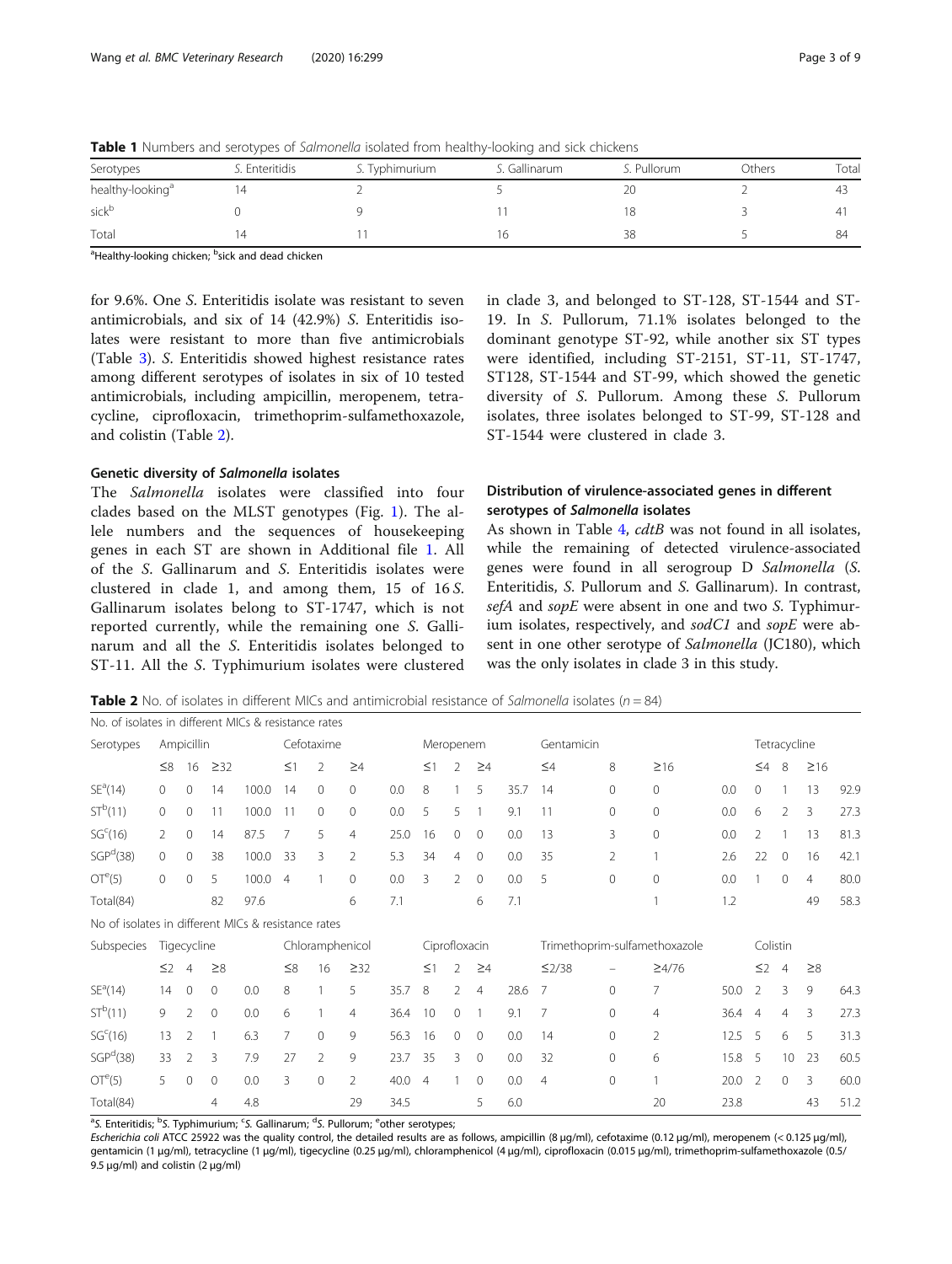<span id="page-3-0"></span>Table 3 Resistance patterns among the 84 Salmonella isolates

| Resistance patterns <sup>a</sup> |            |            |            |            |            | Prevalence, (n) |                |                |                |                |    |                |  |  |
|----------------------------------|------------|------------|------------|------------|------------|-----------------|----------------|----------------|----------------|----------------|----|----------------|--|--|
|                                  |            |            |            |            |            |                 | <b>SE</b>      | ST             | SG             | SGP            | OT | total          |  |  |
| AMP                              |            |            |            |            |            |                 | 0              | 3              | $\overline{2}$ | 7              | 1  | 13             |  |  |
| <b>TCY</b>                       |            |            |            |            |            |                 | $\mathbf 0$    | 0              | 1              | 0              | 0  | 1              |  |  |
| AMP                              | <b>TCY</b> |            |            |            |            |                 | 1              | 1              | 1              | 5              | 1  | 9              |  |  |
| AMP                              | CLS        |            |            |            |            |                 | 0              | $\overline{2}$ | 0              | 6              | 0  | 8              |  |  |
| AMP                              | TGC        |            |            |            |            |                 | $\mathbf 0$    | 0              | 0              | 1              | 0  | 0              |  |  |
| AMP                              | CHL        |            |            |            |            |                 | $\mathbf 0$    | 0              | 0              | 1              | 0  | 1              |  |  |
| AMP                              | CHL        | <b>CLS</b> |            |            |            |                 | $\mathbf 0$    | 0              | 0              | $\overline{2}$ | 0  | $\overline{2}$ |  |  |
| AMP                              | <b>CHL</b> | <b>STX</b> |            |            |            |                 | $\mathbf 0$    | 2              | 0              | 0              | 0  | $\overline{2}$ |  |  |
| AMP                              | <b>MEM</b> | CHL        |            |            |            |                 | $\mathbf 0$    | 1              | 0              | 0              | 0  | $\mathbf{1}$   |  |  |
| AMP                              | <b>MEM</b> | <b>TCY</b> |            |            |            |                 | 1              | 0              | 0              | 0              | 0  | 1              |  |  |
| AMP                              | <b>TCY</b> | CLS        |            |            |            |                 | 3              | 0              | 0              | 3              | 1  | $\overline{7}$ |  |  |
| AMP                              | <b>TCY</b> | <b>STX</b> |            |            |            |                 | 1              | 1              | 1              | 0              | 0  | 3              |  |  |
| AMP                              | <b>STX</b> | CLS        |            |            |            |                 | 0              | 0              | 0              | 4              | 0  | 4              |  |  |
| AMP                              | <b>TCY</b> | CHL        |            |            |            |                 | $\mathbf 0$    | 0              | 3              | 1              | 0  | 4              |  |  |
| AMP                              | CHL        | <b>STX</b> | CLS        |            |            |                 | 1              | 0              | 0              | 0              | 0  | 1              |  |  |
| AMP                              | <b>CTX</b> | <b>TCY</b> | CHL        |            |            |                 | $\mathbf 0$    | 0              | $\overline{2}$ | 0              | 0  | $\overline{2}$ |  |  |
| AMP                              | <b>MEM</b> | <b>TCY</b> | CLS        |            |            |                 | 1              | 0              | 0              | 0              | 0  | $\mathbf{1}$   |  |  |
| AMP                              | <b>TCY</b> | CHL        | CLS        |            |            |                 | $\mathbf 0$    | 0              | $\overline{2}$ | 3              | 1  | 6              |  |  |
| AMP                              | <b>TCY</b> | <b>STX</b> | CLS        |            |            |                 | 0              | 0              | 1              | 1              | 0  | $\overline{2}$ |  |  |
| AMP                              | <b>TCY</b> | <b>CLS</b> | <b>TGC</b> |            |            |                 | $\mathbf 0$    | 0              | 0              | 1              | 0  | 0              |  |  |
| AMP                              | GEN        | <b>STX</b> | CLS        | TGC        |            |                 | 0              | 0              | 0              | 1              | 0  | 1              |  |  |
| AMP                              | <b>CTX</b> | <b>TCY</b> | CHL        | CLS        |            |                 | 0              | 0              | 1              | 2              | 0  | 3              |  |  |
| AMP                              | <b>MEM</b> | <b>TCY</b> | <b>STX</b> | CLS        |            |                 | 1              | 0              | 0              | 0              | 0  | $\mathbf{1}$   |  |  |
| AMP                              | <b>TCY</b> | CHL        | CIP        | <b>STX</b> |            |                 | $\overline{2}$ | 0              | 0              | 0              | 0  | $\overline{2}$ |  |  |
| AMP                              | <b>MEM</b> | <b>TCY</b> | CHL        | CLS        |            |                 | 1              | $\mathbf 0$    | 0              | 0              | 0  | 1              |  |  |
| AMP                              | <b>TCY</b> | <b>CHL</b> | <b>STX</b> | <b>CLS</b> |            |                 | $\mathbf 0$    | 0              | 0              | 0              | 1  | $\mathbf{1}$   |  |  |
| AMP                              | <b>TCY</b> | <b>CIP</b> | <b>STX</b> | CLS        |            |                 | 1              | 0              | 0              | 0              | 0  | 1              |  |  |
| AMP                              | CTX        | <b>TCY</b> | CHL        | <b>CLS</b> | TGC        |                 | $\mathbf 0$    | 0              | 1              | 0              | 0  | 0              |  |  |
| AMP                              | <b>TCY</b> | CHL        | CIP        | <b>STX</b> | CLS        |                 | 0              | 1              | 0              | 0              | 0  | 1              |  |  |
| AMP                              | MEM        | <b>TCY</b> | CHL        | CIP        | <b>STX</b> | CLS             | 1              | 0              | 0              | 0              | 0  | 1              |  |  |

<sup>a</sup>Resistance breakpoints were gentamicin (GEN; ≥ 16 µg/mL), meropenem (MEM; ≥ 4 μg/mL), ampicillin (AMP; ≥ 32 μg/mL), cefotaxime (CTX; ≥ 4 μg/mL), colistin (CLS; ≥8 μg/mL), ciprofloxacin (CIP; ≥ 4 μg/mL), chloramphenicol (CHL; ≥ 32 μg/mL), tigecycline (TGC; ≥ 8 μg/mL), compound sulfamethoxazole (SXT; ≥4/76 μg/mL), and tetracycline (TCY; ≥ 16 μg/mL) (Clinical and Laboratory Standards Institute, 2017)

## **Discussion**

The distribution of Salmonella serovars in poultry differs among countries and regions. In India, S. Typhimurium, S. Gallinarum and S. Enteritidis were the most prevalent serovars, accounting for 96.2% of isolates [\[14](#page-7-0)]. In Egypt, S. Enteritidis and S. Typhimurium were the most commonly identified serotypes recovered from broiler chickens and retail shops [\[15](#page-7-0)]. In contrast, an investigation from Japan showed that only Salmonella enterica serovar Infantis, Salmonella enterica serovar Manhattan and

Salmonella enterica serovar Schwarzengrund were present in cecal samples of broiler chickens [\[16](#page-7-0)], which was different from China. In our study, the main types of isolated Salmonella were S. Pullorum, S. Gallinarum, S. Enteritidis, and S. Typhimurium, and among them, S. Pullorum was the most common type in both healthylooking and sick chickens. Although eradication programs for S. Pullorum from breeding birds are underway in most of the poultry farms, pullorum disease is still one of the most severe diseases in poultry. S. Pullorum can cause acute sepsis in chicks, mostly infects young chicks within 20 days of age, and the morbidity and mortality are high [[17](#page-7-0)]. In contrast, carrier state without obvious symptoms frequently occurs in adult chickens, which become an important source of transmission [\[18](#page-7-0)]. It is well-known that the transmission of S. Pullorum occurs both horizontally and vertically [\[19\]](#page-8-0), and the strong and multipath transmission might play an important roles in its spread. It is particularly interesting that S. Enteritidis was present in healthy-looking chickens, which suggested that the pathogenicity of the prevalent strains was weak in chickens. However, S. Enteritidis colonizes the gastrointestinal tract of poultry, resulting in no clinical symptoms in chickens, but causing gastroenteritis in humans [[20\]](#page-8-0). It has become one of the most commonly reported causes of foodborne illness in humans [[21\]](#page-8-0). Although a vaccine is used to control S. Enteritidis in the US and Europe [\[22\]](#page-8-0), there is no good measure for its control in chickens in China. High isolation rate of S. Enteritidis during the slaughtering process has been reported in China [\[23](#page-8-0)]. We think that carriage in healthy-looking chickens means that there is a high risk of S. Enteritidis entering the food processing stage, which highlights its public health threat.

It is thought that animal breeding is an important source of resistant pathogens. Therefore, antimicrobial resistance is a serious problem in the poultry industry as well as a threat to public health. High resistance rates to ampicillin (97.6%), tetracycline (58.3%) and colistin (51.2%) were observed, and 59.5% of isolates were resistant to three or more antimicrobials in different combinations. Therefore, multidrug resistance limits the choices of treatment of Salmonella infection in chickens. High resistance rates to ampicillin and tetracycline have been found in isolates from poultry or poultry products in many countries, such as the US (ampicillin, 85%; tetracycline, 35%) [[24](#page-8-0)], Malaysia (ampicillin, 89.5%; tetracycline, 85.1%) [[25](#page-8-0)], and Egypt (ampicillin, 86.7%; tetracycline, 40.0%) [[26\]](#page-8-0), as well as in patient with gastroenteritis [\[27](#page-8-0)]. However, serious resistance to colistin is seen in only a few countries, including China [\[28](#page-8-0)], but colistin used to be considered the last choice for treatment for Gram-negative bacterial infection [\[29](#page-8-0)]. What is more important, S. Enteritidis which can infect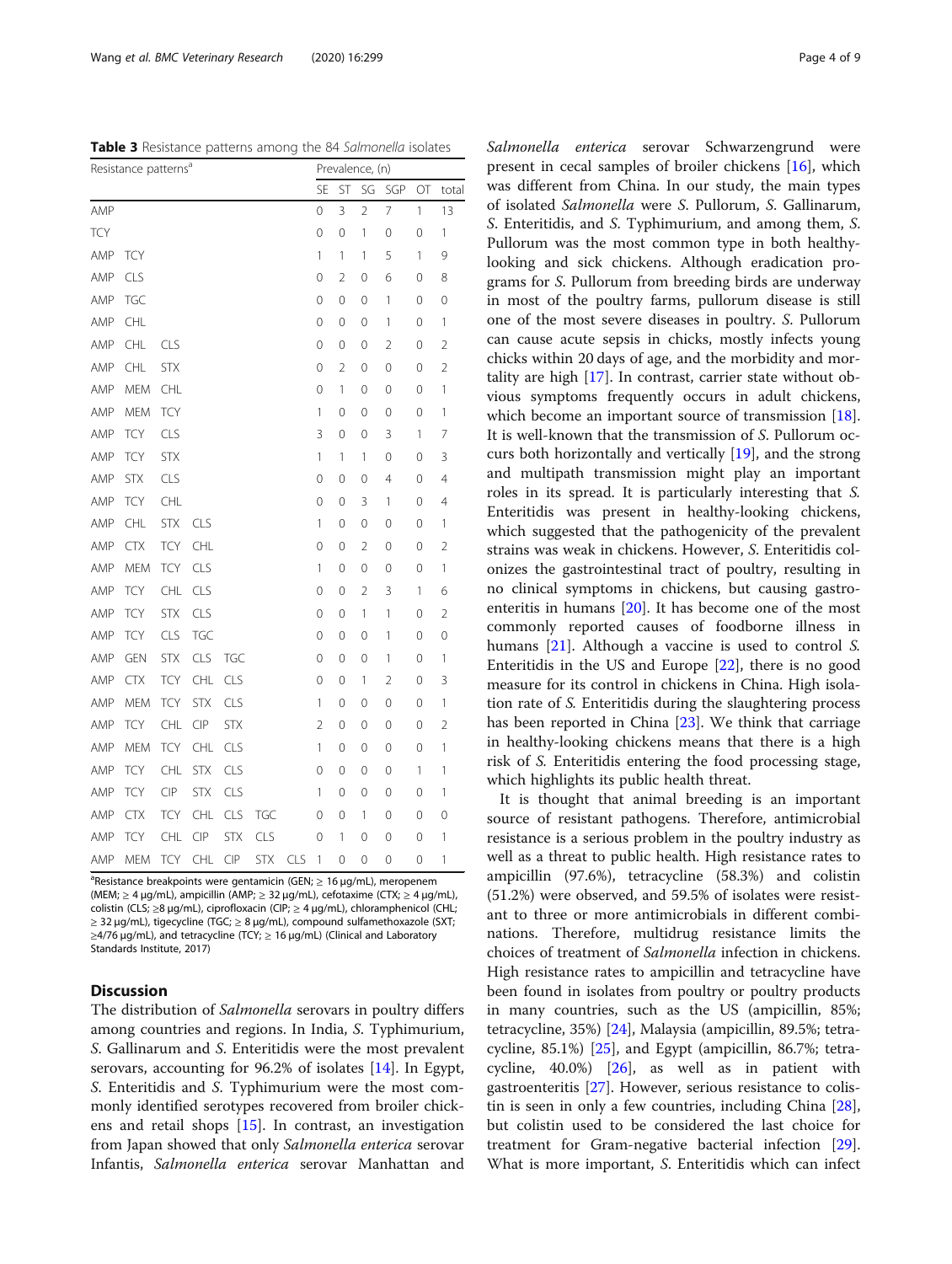<span id="page-4-0"></span>

| HF61<br>ST1747<br>SGP<br>healthy-looking<br>Hefei<br>Anal swab<br>CJ86<br>ST1747<br>SGP<br>sick<br>Chunjiang<br>Liver<br>FH87<br>ST1747<br>SGP<br>healthy-looking<br>Fenghuang<br>Anal swab<br>HH95<br>ST1747<br>sick<br>Honghu<br>Spleen<br>SG<br>ST1747<br>Liver<br>ZMD17<br>SG<br>sick<br>Zhumadian<br>AY19<br>ST1747<br>SG<br>sick<br>Anyang<br>Cecum<br>CJ20<br>ST1747<br>SG<br>Changji<br>Liver<br>sick<br><b>RZ23</b><br>ST1747<br>SG<br>sick<br>Rizhao<br>Cecum<br><b>TA24</b><br>ST1747<br>SG<br>sick<br>Taian<br>Liver<br>SQ25<br>SG<br>sick<br>Heart blood<br>ST1747<br>Suqian<br>CH <sub>26</sub><br>ST1747<br>SG<br>sick<br>Chaohu<br>Liver<br><b>JS27</b><br>ST1747<br>SG<br>healthy-looking<br>Jinshui<br>Anal swab<br>sick<br>FH76<br>ST1747<br>SG<br>Fenghuang<br>Cecum<br><b>HS78</b><br>ST1747<br>$\mathbf{S}\mathbf{G}$<br>healthy-looking<br>Huangshi<br>Anal swab<br><b>HS79</b><br>ST1747<br>SG<br>healthy-looking<br>Huangshi<br>Anal swab<br>XY85<br>ST1747<br>SG<br>healthy-looking<br>Anal swab<br>Xinyang<br>JS93<br>ST1747<br>SG<br>healthy-looking<br>Anal swab<br>Jinshui<br><b>HH94</b><br>ST1747<br>$\mathbf{S}\mathbf{G}$<br>Spleen<br>sick<br>Honghu<br>XT127<br>ST11<br>sick<br>other<br>Xiantao<br>Liver<br>Cladel<br>$JL3 - 17$<br><b>ST11</b><br>Intestinal tract<br>other<br>sick<br>Jianli<br>DY5-27<br>ST11<br>healthy-looking<br>Anal swab<br>other<br>Daye<br>ST11<br>JN16<br>SG<br>sick<br>Jinan<br>Cecum<br>ST11<br>JS91<br>SGP<br>healthy-looking<br>Jinshui<br>Anal swab<br>XH96<br>ST11<br>SGP<br>healthy-looking<br>Xinyang<br>Anal swab<br>WH7-9<br>ST11<br>SE<br>healthy-looking<br>Wuhan<br>Anal swab<br>$WH7 - 8$<br>ST11<br>SE<br>healthy-looking<br>Wuhan<br>Anal swab<br>$WH7 - 7$<br>ST11<br>SE<br>healthy-looking<br>Wuhan<br>Anal swab<br>WH7-6<br>ST <sub>11</sub><br>SE<br>healthy-looking<br>Wuhan<br>Anal swab<br>$WH7 - 4$<br>ST11<br>$\rm SE$<br>healthy-looking<br>Wuhan<br>Anal swab<br>$WH7 - 3$<br>ST <sub>11</sub><br>SE<br>healthy-looking<br>Wuhan<br>Anal swab<br>$WH7 - 2$<br>ST <sub>11</sub><br>SE<br>healthy-looking<br>Wuhan<br>Anal swab<br>$WH7 - 1$<br>ST11<br>$\rm SE$<br>healthy-looking<br>Wuhan<br>Anal swab<br>$DY5-16$<br>ST11<br>SE<br>Daye<br>Anal swab<br>healthy-looking<br>$WH7 - 21$<br>ST11<br>$\rm SE$<br>healthy-looking<br>Wuhan<br>Anal swab<br>WH7-20<br>ST <sub>11</sub><br>SE<br>Wuhan<br>healthy-looking<br>Anal swab<br>$WH7 - 18$<br>ST <sub>11</sub><br>SE<br>Wuhan<br>healthy-looking<br>Anal swab<br>$WH7 - 17$<br>ST11<br>$\rm SE$<br>Wuhan<br>healthy-looking<br>Anal swab<br>$WH7 - 10$<br>ST11<br>SE<br>healthy-looking<br>Wuhan<br>Anal swab<br>YC6<br>ST92<br>SGP<br>sick<br>Yancheng<br>Ovary<br>TC7<br>ST92<br>SGP<br>sick<br>Tianchang<br>Liver<br>JD11<br>ST92<br>SGP<br>Liver<br>sick<br>Jiangdu<br>YZ12<br>ST92<br>SGP<br>sick<br>Yangzhou<br>Liver<br>QD14<br>ST92<br>SGP<br>sick<br>Qingdao<br>Cecum<br><b>RZ15</b><br>ST92<br>SGP<br>sick<br>Rizhao<br>Cecum<br><b>KQ58</b><br>ST92<br>SGP<br>sick<br>Wuhan<br>Intestinal tract<br><b>HF60</b><br>ST92<br>SGP<br>healthy-looking<br>Hefei<br>Anal swab<br>ST92<br><b>JS72</b><br>SGP<br>healthy-looking<br>Jinshui<br>Anal swab<br><b>JS73</b><br>ST92<br>SGP<br>healthy-looking<br>Jinshui<br>Anal swab<br><b>JS74</b><br>ST92<br>SGP<br>healthy-looking<br>Jinshui<br>Anal swab<br><b>HS77</b><br>ST92<br>SGP<br>healthy-looking<br>Huangshi<br>Anal swab<br>GC80<br>ST92<br>SGP<br>Anal swab<br>healthy-looking<br>Gucheng<br>GC81<br>ST92<br>SGP<br>healthy-looking<br>Gucheng<br>Anal swab<br>GC82<br>ST92<br>SGP<br>healthy-looking<br>Gucheng<br>Anal swab<br>Clade2<br>XY83<br>ST92<br>SGP<br>healthy-looking<br>Xinyang<br>Anal swab<br>ST92<br>XY84<br>SGP<br>healthy-looking<br>Anal swab<br>Xinyang<br><b>JS92</b><br>ST92<br>SGP<br>healthy-looking<br>Jinshui<br>Anal swab<br>JS104<br>ST92<br>SGP<br>healthy-looking<br>Jingshan<br>Anal swab<br><b>JS106</b><br>ST92<br>SGP<br>healthy-looking<br>Jingshan<br>Anal swab<br>JS107<br>ST92<br>SGP<br>healthy-looking<br>Jingshan<br>Anal swab<br>DY153<br>ST92<br>SGP<br>sick<br>Daye<br>Intestinal tract<br>ST92<br>SGP<br>sick<br>Yizheng<br>Liver<br>YZ1<br>JD2<br>ST92<br>SGP<br>Jiangdu<br>Liver<br>sick<br>TC3<br>ST92<br>SGP<br>Tianchang<br>Spleen<br>sick<br>JD4<br><b>ST92</b><br>SGP<br>Liver<br>sick<br>Jiangdu<br>HA5<br>ST92<br>SGP<br>sick<br>Huaian<br>Liver<br>WX47<br>ST2151<br>SGP<br>sick<br>Intestinal tract<br>wuxing<br>HF59<br>ST2151<br>SGP<br>healthy-looking<br>Hefei<br>Anal swab<br>WX46<br>ST2151<br>SGP<br>Wuxing<br>Intestinal tract<br>sick<br><b>ST19</b><br>Jianli<br>$JL3 - 18$<br>other<br>Intestinal tract<br>sick<br>JS71<br>ST19<br>ST<br>healthy-looking<br>Jinshui<br>Anal swab<br><b>XS75</b><br><b>ST19</b><br>ST<br>sick<br>Xishui<br><b>Intestinal</b> tract<br><b>FH88</b><br><b>ST19</b><br>Anal swab<br>ST<br>healthy-looking<br>Fenghuang<br><b>JS90</b><br>ST99<br>SGP<br>healthy-looking<br>Jinshui<br>Anal swab<br>XT130<br>ST1544<br>SGP<br>sick<br>Xiantao<br>Liver<br>ST1544<br>XT129<br>ST<br>Xiantao<br>Liver<br>sick<br>XT89<br><b>ST128</b><br>SGP<br>sick<br>Xiantao<br>Liver<br>Clade3<br>SSN11<br><b>ST128</b><br>ST<br>sick<br>Shishou<br>Brain<br>SSN10<br>ST128<br>ST<br>Brain<br>sick<br>Shishou<br>SSP8<br><b>ST128</b><br>ST<br>Spleen<br>sick<br>Shishou<br>SSG7<br><b>ST128</b><br>ST<br>Shishou<br>Liver<br>sick<br>ST128<br>ST<br>SSP6<br>sick<br>Shishou<br>Spleen<br><b>ST128</b><br>SSN<br>ST<br>sick<br>Shishou<br>Brain<br>SSG1<br><b>ST128</b><br>ST<br>sick<br>Shishou<br>Liver<br><b>JC180</b><br>ST319<br>other<br>healthy-looking<br>Juancheng<br>Anal swab<br>I Clade4<br>0.1<br>Fig. 1 Multilocus sequence typing minimum evolution tree of the Salmonella isolates | <b>Strains</b> | <b>STs</b> | Serovar | Healthy-looking/sick | Address | Source | <b>Clades</b> |
|---------------------------------------------------------------------------------------------------------------------------------------------------------------------------------------------------------------------------------------------------------------------------------------------------------------------------------------------------------------------------------------------------------------------------------------------------------------------------------------------------------------------------------------------------------------------------------------------------------------------------------------------------------------------------------------------------------------------------------------------------------------------------------------------------------------------------------------------------------------------------------------------------------------------------------------------------------------------------------------------------------------------------------------------------------------------------------------------------------------------------------------------------------------------------------------------------------------------------------------------------------------------------------------------------------------------------------------------------------------------------------------------------------------------------------------------------------------------------------------------------------------------------------------------------------------------------------------------------------------------------------------------------------------------------------------------------------------------------------------------------------------------------------------------------------------------------------------------------------------------------------------------------------------------------------------------------------------------------------------------------------------------------------------------------------------------------------------------------------------------------------------------------------------------------------------------------------------------------------------------------------------------------------------------------------------------------------------------------------------------------------------------------------------------------------------------------------------------------------------------------------------------------------------------------------------------------------------------------------------------------------------------------------------------------------------------------------------------------------------------------------------------------------------------------------------------------------------------------------------------------------------------------------------------------------------------------------------------------------------------------------------------------------------------------------------------------------------------------------------------------------------------------------------------------------------------------------------------------------------------------------------------------------------------------------------------------------------------------------------------------------------------------------------------------------------------------------------------------------------------------------------------------------------------------------------------------------------------------------------------------------------------------------------------------------------------------------------------------------------------------------------------------------------------------------------------------------------------------------------------------------------------------------------------------------------------------------------------------------------------------------------------------------------------------------------------------------------------------------------------------------------------------------------------------------------------------------------------------------------------------------------------------------------------------------------------------------------------------------------------------------------------------------------------------------------------------------------------------------------------------------------------------------------------------------------------------------------------------------------------------------------------------------------------------------------------------------------------------------------------------------------------------------------------------------------------------------------------------------------------------------------------------------------------------------------------------------------------------------------------------------------------------------------------------------------------------------------------------------------------------------------------------------------------------------------------------------------------------------------------------------------------------------------------------------------------------------------------------------------------------------------------------------------------------------------------------------------------------------------------------------------------------------------------------------------------------------------------------------------------------------------------------------------------------------------------------------------------------------------------------------------------------------------------------|----------------|------------|---------|----------------------|---------|--------|---------------|
|                                                                                                                                                                                                                                                                                                                                                                                                                                                                                                                                                                                                                                                                                                                                                                                                                                                                                                                                                                                                                                                                                                                                                                                                                                                                                                                                                                                                                                                                                                                                                                                                                                                                                                                                                                                                                                                                                                                                                                                                                                                                                                                                                                                                                                                                                                                                                                                                                                                                                                                                                                                                                                                                                                                                                                                                                                                                                                                                                                                                                                                                                                                                                                                                                                                                                                                                                                                                                                                                                                                                                                                                                                                                                                                                                                                                                                                                                                                                                                                                                                                                                                                                                                                                                                                                                                                                                                                                                                                                                                                                                                                                                                                                                                                                                                                                                                                                                                                                                                                                                                                                                                                                                                                                                                                                                                                                                                                                                                                                                                                                                                                                                                                                                                                                                                                                   |                |            |         |                      |         |        |               |
|                                                                                                                                                                                                                                                                                                                                                                                                                                                                                                                                                                                                                                                                                                                                                                                                                                                                                                                                                                                                                                                                                                                                                                                                                                                                                                                                                                                                                                                                                                                                                                                                                                                                                                                                                                                                                                                                                                                                                                                                                                                                                                                                                                                                                                                                                                                                                                                                                                                                                                                                                                                                                                                                                                                                                                                                                                                                                                                                                                                                                                                                                                                                                                                                                                                                                                                                                                                                                                                                                                                                                                                                                                                                                                                                                                                                                                                                                                                                                                                                                                                                                                                                                                                                                                                                                                                                                                                                                                                                                                                                                                                                                                                                                                                                                                                                                                                                                                                                                                                                                                                                                                                                                                                                                                                                                                                                                                                                                                                                                                                                                                                                                                                                                                                                                                                                   |                |            |         |                      |         |        |               |
|                                                                                                                                                                                                                                                                                                                                                                                                                                                                                                                                                                                                                                                                                                                                                                                                                                                                                                                                                                                                                                                                                                                                                                                                                                                                                                                                                                                                                                                                                                                                                                                                                                                                                                                                                                                                                                                                                                                                                                                                                                                                                                                                                                                                                                                                                                                                                                                                                                                                                                                                                                                                                                                                                                                                                                                                                                                                                                                                                                                                                                                                                                                                                                                                                                                                                                                                                                                                                                                                                                                                                                                                                                                                                                                                                                                                                                                                                                                                                                                                                                                                                                                                                                                                                                                                                                                                                                                                                                                                                                                                                                                                                                                                                                                                                                                                                                                                                                                                                                                                                                                                                                                                                                                                                                                                                                                                                                                                                                                                                                                                                                                                                                                                                                                                                                                                   |                |            |         |                      |         |        |               |
|                                                                                                                                                                                                                                                                                                                                                                                                                                                                                                                                                                                                                                                                                                                                                                                                                                                                                                                                                                                                                                                                                                                                                                                                                                                                                                                                                                                                                                                                                                                                                                                                                                                                                                                                                                                                                                                                                                                                                                                                                                                                                                                                                                                                                                                                                                                                                                                                                                                                                                                                                                                                                                                                                                                                                                                                                                                                                                                                                                                                                                                                                                                                                                                                                                                                                                                                                                                                                                                                                                                                                                                                                                                                                                                                                                                                                                                                                                                                                                                                                                                                                                                                                                                                                                                                                                                                                                                                                                                                                                                                                                                                                                                                                                                                                                                                                                                                                                                                                                                                                                                                                                                                                                                                                                                                                                                                                                                                                                                                                                                                                                                                                                                                                                                                                                                                   |                |            |         |                      |         |        |               |
|                                                                                                                                                                                                                                                                                                                                                                                                                                                                                                                                                                                                                                                                                                                                                                                                                                                                                                                                                                                                                                                                                                                                                                                                                                                                                                                                                                                                                                                                                                                                                                                                                                                                                                                                                                                                                                                                                                                                                                                                                                                                                                                                                                                                                                                                                                                                                                                                                                                                                                                                                                                                                                                                                                                                                                                                                                                                                                                                                                                                                                                                                                                                                                                                                                                                                                                                                                                                                                                                                                                                                                                                                                                                                                                                                                                                                                                                                                                                                                                                                                                                                                                                                                                                                                                                                                                                                                                                                                                                                                                                                                                                                                                                                                                                                                                                                                                                                                                                                                                                                                                                                                                                                                                                                                                                                                                                                                                                                                                                                                                                                                                                                                                                                                                                                                                                   |                |            |         |                      |         |        |               |
|                                                                                                                                                                                                                                                                                                                                                                                                                                                                                                                                                                                                                                                                                                                                                                                                                                                                                                                                                                                                                                                                                                                                                                                                                                                                                                                                                                                                                                                                                                                                                                                                                                                                                                                                                                                                                                                                                                                                                                                                                                                                                                                                                                                                                                                                                                                                                                                                                                                                                                                                                                                                                                                                                                                                                                                                                                                                                                                                                                                                                                                                                                                                                                                                                                                                                                                                                                                                                                                                                                                                                                                                                                                                                                                                                                                                                                                                                                                                                                                                                                                                                                                                                                                                                                                                                                                                                                                                                                                                                                                                                                                                                                                                                                                                                                                                                                                                                                                                                                                                                                                                                                                                                                                                                                                                                                                                                                                                                                                                                                                                                                                                                                                                                                                                                                                                   |                |            |         |                      |         |        |               |
|                                                                                                                                                                                                                                                                                                                                                                                                                                                                                                                                                                                                                                                                                                                                                                                                                                                                                                                                                                                                                                                                                                                                                                                                                                                                                                                                                                                                                                                                                                                                                                                                                                                                                                                                                                                                                                                                                                                                                                                                                                                                                                                                                                                                                                                                                                                                                                                                                                                                                                                                                                                                                                                                                                                                                                                                                                                                                                                                                                                                                                                                                                                                                                                                                                                                                                                                                                                                                                                                                                                                                                                                                                                                                                                                                                                                                                                                                                                                                                                                                                                                                                                                                                                                                                                                                                                                                                                                                                                                                                                                                                                                                                                                                                                                                                                                                                                                                                                                                                                                                                                                                                                                                                                                                                                                                                                                                                                                                                                                                                                                                                                                                                                                                                                                                                                                   |                |            |         |                      |         |        |               |
|                                                                                                                                                                                                                                                                                                                                                                                                                                                                                                                                                                                                                                                                                                                                                                                                                                                                                                                                                                                                                                                                                                                                                                                                                                                                                                                                                                                                                                                                                                                                                                                                                                                                                                                                                                                                                                                                                                                                                                                                                                                                                                                                                                                                                                                                                                                                                                                                                                                                                                                                                                                                                                                                                                                                                                                                                                                                                                                                                                                                                                                                                                                                                                                                                                                                                                                                                                                                                                                                                                                                                                                                                                                                                                                                                                                                                                                                                                                                                                                                                                                                                                                                                                                                                                                                                                                                                                                                                                                                                                                                                                                                                                                                                                                                                                                                                                                                                                                                                                                                                                                                                                                                                                                                                                                                                                                                                                                                                                                                                                                                                                                                                                                                                                                                                                                                   |                |            |         |                      |         |        |               |
|                                                                                                                                                                                                                                                                                                                                                                                                                                                                                                                                                                                                                                                                                                                                                                                                                                                                                                                                                                                                                                                                                                                                                                                                                                                                                                                                                                                                                                                                                                                                                                                                                                                                                                                                                                                                                                                                                                                                                                                                                                                                                                                                                                                                                                                                                                                                                                                                                                                                                                                                                                                                                                                                                                                                                                                                                                                                                                                                                                                                                                                                                                                                                                                                                                                                                                                                                                                                                                                                                                                                                                                                                                                                                                                                                                                                                                                                                                                                                                                                                                                                                                                                                                                                                                                                                                                                                                                                                                                                                                                                                                                                                                                                                                                                                                                                                                                                                                                                                                                                                                                                                                                                                                                                                                                                                                                                                                                                                                                                                                                                                                                                                                                                                                                                                                                                   |                |            |         |                      |         |        |               |
|                                                                                                                                                                                                                                                                                                                                                                                                                                                                                                                                                                                                                                                                                                                                                                                                                                                                                                                                                                                                                                                                                                                                                                                                                                                                                                                                                                                                                                                                                                                                                                                                                                                                                                                                                                                                                                                                                                                                                                                                                                                                                                                                                                                                                                                                                                                                                                                                                                                                                                                                                                                                                                                                                                                                                                                                                                                                                                                                                                                                                                                                                                                                                                                                                                                                                                                                                                                                                                                                                                                                                                                                                                                                                                                                                                                                                                                                                                                                                                                                                                                                                                                                                                                                                                                                                                                                                                                                                                                                                                                                                                                                                                                                                                                                                                                                                                                                                                                                                                                                                                                                                                                                                                                                                                                                                                                                                                                                                                                                                                                                                                                                                                                                                                                                                                                                   |                |            |         |                      |         |        |               |
|                                                                                                                                                                                                                                                                                                                                                                                                                                                                                                                                                                                                                                                                                                                                                                                                                                                                                                                                                                                                                                                                                                                                                                                                                                                                                                                                                                                                                                                                                                                                                                                                                                                                                                                                                                                                                                                                                                                                                                                                                                                                                                                                                                                                                                                                                                                                                                                                                                                                                                                                                                                                                                                                                                                                                                                                                                                                                                                                                                                                                                                                                                                                                                                                                                                                                                                                                                                                                                                                                                                                                                                                                                                                                                                                                                                                                                                                                                                                                                                                                                                                                                                                                                                                                                                                                                                                                                                                                                                                                                                                                                                                                                                                                                                                                                                                                                                                                                                                                                                                                                                                                                                                                                                                                                                                                                                                                                                                                                                                                                                                                                                                                                                                                                                                                                                                   |                |            |         |                      |         |        |               |
|                                                                                                                                                                                                                                                                                                                                                                                                                                                                                                                                                                                                                                                                                                                                                                                                                                                                                                                                                                                                                                                                                                                                                                                                                                                                                                                                                                                                                                                                                                                                                                                                                                                                                                                                                                                                                                                                                                                                                                                                                                                                                                                                                                                                                                                                                                                                                                                                                                                                                                                                                                                                                                                                                                                                                                                                                                                                                                                                                                                                                                                                                                                                                                                                                                                                                                                                                                                                                                                                                                                                                                                                                                                                                                                                                                                                                                                                                                                                                                                                                                                                                                                                                                                                                                                                                                                                                                                                                                                                                                                                                                                                                                                                                                                                                                                                                                                                                                                                                                                                                                                                                                                                                                                                                                                                                                                                                                                                                                                                                                                                                                                                                                                                                                                                                                                                   |                |            |         |                      |         |        |               |
|                                                                                                                                                                                                                                                                                                                                                                                                                                                                                                                                                                                                                                                                                                                                                                                                                                                                                                                                                                                                                                                                                                                                                                                                                                                                                                                                                                                                                                                                                                                                                                                                                                                                                                                                                                                                                                                                                                                                                                                                                                                                                                                                                                                                                                                                                                                                                                                                                                                                                                                                                                                                                                                                                                                                                                                                                                                                                                                                                                                                                                                                                                                                                                                                                                                                                                                                                                                                                                                                                                                                                                                                                                                                                                                                                                                                                                                                                                                                                                                                                                                                                                                                                                                                                                                                                                                                                                                                                                                                                                                                                                                                                                                                                                                                                                                                                                                                                                                                                                                                                                                                                                                                                                                                                                                                                                                                                                                                                                                                                                                                                                                                                                                                                                                                                                                                   |                |            |         |                      |         |        |               |
|                                                                                                                                                                                                                                                                                                                                                                                                                                                                                                                                                                                                                                                                                                                                                                                                                                                                                                                                                                                                                                                                                                                                                                                                                                                                                                                                                                                                                                                                                                                                                                                                                                                                                                                                                                                                                                                                                                                                                                                                                                                                                                                                                                                                                                                                                                                                                                                                                                                                                                                                                                                                                                                                                                                                                                                                                                                                                                                                                                                                                                                                                                                                                                                                                                                                                                                                                                                                                                                                                                                                                                                                                                                                                                                                                                                                                                                                                                                                                                                                                                                                                                                                                                                                                                                                                                                                                                                                                                                                                                                                                                                                                                                                                                                                                                                                                                                                                                                                                                                                                                                                                                                                                                                                                                                                                                                                                                                                                                                                                                                                                                                                                                                                                                                                                                                                   |                |            |         |                      |         |        |               |
|                                                                                                                                                                                                                                                                                                                                                                                                                                                                                                                                                                                                                                                                                                                                                                                                                                                                                                                                                                                                                                                                                                                                                                                                                                                                                                                                                                                                                                                                                                                                                                                                                                                                                                                                                                                                                                                                                                                                                                                                                                                                                                                                                                                                                                                                                                                                                                                                                                                                                                                                                                                                                                                                                                                                                                                                                                                                                                                                                                                                                                                                                                                                                                                                                                                                                                                                                                                                                                                                                                                                                                                                                                                                                                                                                                                                                                                                                                                                                                                                                                                                                                                                                                                                                                                                                                                                                                                                                                                                                                                                                                                                                                                                                                                                                                                                                                                                                                                                                                                                                                                                                                                                                                                                                                                                                                                                                                                                                                                                                                                                                                                                                                                                                                                                                                                                   |                |            |         |                      |         |        |               |
|                                                                                                                                                                                                                                                                                                                                                                                                                                                                                                                                                                                                                                                                                                                                                                                                                                                                                                                                                                                                                                                                                                                                                                                                                                                                                                                                                                                                                                                                                                                                                                                                                                                                                                                                                                                                                                                                                                                                                                                                                                                                                                                                                                                                                                                                                                                                                                                                                                                                                                                                                                                                                                                                                                                                                                                                                                                                                                                                                                                                                                                                                                                                                                                                                                                                                                                                                                                                                                                                                                                                                                                                                                                                                                                                                                                                                                                                                                                                                                                                                                                                                                                                                                                                                                                                                                                                                                                                                                                                                                                                                                                                                                                                                                                                                                                                                                                                                                                                                                                                                                                                                                                                                                                                                                                                                                                                                                                                                                                                                                                                                                                                                                                                                                                                                                                                   |                |            |         |                      |         |        |               |
|                                                                                                                                                                                                                                                                                                                                                                                                                                                                                                                                                                                                                                                                                                                                                                                                                                                                                                                                                                                                                                                                                                                                                                                                                                                                                                                                                                                                                                                                                                                                                                                                                                                                                                                                                                                                                                                                                                                                                                                                                                                                                                                                                                                                                                                                                                                                                                                                                                                                                                                                                                                                                                                                                                                                                                                                                                                                                                                                                                                                                                                                                                                                                                                                                                                                                                                                                                                                                                                                                                                                                                                                                                                                                                                                                                                                                                                                                                                                                                                                                                                                                                                                                                                                                                                                                                                                                                                                                                                                                                                                                                                                                                                                                                                                                                                                                                                                                                                                                                                                                                                                                                                                                                                                                                                                                                                                                                                                                                                                                                                                                                                                                                                                                                                                                                                                   |                |            |         |                      |         |        |               |
|                                                                                                                                                                                                                                                                                                                                                                                                                                                                                                                                                                                                                                                                                                                                                                                                                                                                                                                                                                                                                                                                                                                                                                                                                                                                                                                                                                                                                                                                                                                                                                                                                                                                                                                                                                                                                                                                                                                                                                                                                                                                                                                                                                                                                                                                                                                                                                                                                                                                                                                                                                                                                                                                                                                                                                                                                                                                                                                                                                                                                                                                                                                                                                                                                                                                                                                                                                                                                                                                                                                                                                                                                                                                                                                                                                                                                                                                                                                                                                                                                                                                                                                                                                                                                                                                                                                                                                                                                                                                                                                                                                                                                                                                                                                                                                                                                                                                                                                                                                                                                                                                                                                                                                                                                                                                                                                                                                                                                                                                                                                                                                                                                                                                                                                                                                                                   |                |            |         |                      |         |        |               |
|                                                                                                                                                                                                                                                                                                                                                                                                                                                                                                                                                                                                                                                                                                                                                                                                                                                                                                                                                                                                                                                                                                                                                                                                                                                                                                                                                                                                                                                                                                                                                                                                                                                                                                                                                                                                                                                                                                                                                                                                                                                                                                                                                                                                                                                                                                                                                                                                                                                                                                                                                                                                                                                                                                                                                                                                                                                                                                                                                                                                                                                                                                                                                                                                                                                                                                                                                                                                                                                                                                                                                                                                                                                                                                                                                                                                                                                                                                                                                                                                                                                                                                                                                                                                                                                                                                                                                                                                                                                                                                                                                                                                                                                                                                                                                                                                                                                                                                                                                                                                                                                                                                                                                                                                                                                                                                                                                                                                                                                                                                                                                                                                                                                                                                                                                                                                   |                |            |         |                      |         |        |               |
|                                                                                                                                                                                                                                                                                                                                                                                                                                                                                                                                                                                                                                                                                                                                                                                                                                                                                                                                                                                                                                                                                                                                                                                                                                                                                                                                                                                                                                                                                                                                                                                                                                                                                                                                                                                                                                                                                                                                                                                                                                                                                                                                                                                                                                                                                                                                                                                                                                                                                                                                                                                                                                                                                                                                                                                                                                                                                                                                                                                                                                                                                                                                                                                                                                                                                                                                                                                                                                                                                                                                                                                                                                                                                                                                                                                                                                                                                                                                                                                                                                                                                                                                                                                                                                                                                                                                                                                                                                                                                                                                                                                                                                                                                                                                                                                                                                                                                                                                                                                                                                                                                                                                                                                                                                                                                                                                                                                                                                                                                                                                                                                                                                                                                                                                                                                                   |                |            |         |                      |         |        |               |
|                                                                                                                                                                                                                                                                                                                                                                                                                                                                                                                                                                                                                                                                                                                                                                                                                                                                                                                                                                                                                                                                                                                                                                                                                                                                                                                                                                                                                                                                                                                                                                                                                                                                                                                                                                                                                                                                                                                                                                                                                                                                                                                                                                                                                                                                                                                                                                                                                                                                                                                                                                                                                                                                                                                                                                                                                                                                                                                                                                                                                                                                                                                                                                                                                                                                                                                                                                                                                                                                                                                                                                                                                                                                                                                                                                                                                                                                                                                                                                                                                                                                                                                                                                                                                                                                                                                                                                                                                                                                                                                                                                                                                                                                                                                                                                                                                                                                                                                                                                                                                                                                                                                                                                                                                                                                                                                                                                                                                                                                                                                                                                                                                                                                                                                                                                                                   |                |            |         |                      |         |        |               |
|                                                                                                                                                                                                                                                                                                                                                                                                                                                                                                                                                                                                                                                                                                                                                                                                                                                                                                                                                                                                                                                                                                                                                                                                                                                                                                                                                                                                                                                                                                                                                                                                                                                                                                                                                                                                                                                                                                                                                                                                                                                                                                                                                                                                                                                                                                                                                                                                                                                                                                                                                                                                                                                                                                                                                                                                                                                                                                                                                                                                                                                                                                                                                                                                                                                                                                                                                                                                                                                                                                                                                                                                                                                                                                                                                                                                                                                                                                                                                                                                                                                                                                                                                                                                                                                                                                                                                                                                                                                                                                                                                                                                                                                                                                                                                                                                                                                                                                                                                                                                                                                                                                                                                                                                                                                                                                                                                                                                                                                                                                                                                                                                                                                                                                                                                                                                   |                |            |         |                      |         |        |               |
|                                                                                                                                                                                                                                                                                                                                                                                                                                                                                                                                                                                                                                                                                                                                                                                                                                                                                                                                                                                                                                                                                                                                                                                                                                                                                                                                                                                                                                                                                                                                                                                                                                                                                                                                                                                                                                                                                                                                                                                                                                                                                                                                                                                                                                                                                                                                                                                                                                                                                                                                                                                                                                                                                                                                                                                                                                                                                                                                                                                                                                                                                                                                                                                                                                                                                                                                                                                                                                                                                                                                                                                                                                                                                                                                                                                                                                                                                                                                                                                                                                                                                                                                                                                                                                                                                                                                                                                                                                                                                                                                                                                                                                                                                                                                                                                                                                                                                                                                                                                                                                                                                                                                                                                                                                                                                                                                                                                                                                                                                                                                                                                                                                                                                                                                                                                                   |                |            |         |                      |         |        |               |
|                                                                                                                                                                                                                                                                                                                                                                                                                                                                                                                                                                                                                                                                                                                                                                                                                                                                                                                                                                                                                                                                                                                                                                                                                                                                                                                                                                                                                                                                                                                                                                                                                                                                                                                                                                                                                                                                                                                                                                                                                                                                                                                                                                                                                                                                                                                                                                                                                                                                                                                                                                                                                                                                                                                                                                                                                                                                                                                                                                                                                                                                                                                                                                                                                                                                                                                                                                                                                                                                                                                                                                                                                                                                                                                                                                                                                                                                                                                                                                                                                                                                                                                                                                                                                                                                                                                                                                                                                                                                                                                                                                                                                                                                                                                                                                                                                                                                                                                                                                                                                                                                                                                                                                                                                                                                                                                                                                                                                                                                                                                                                                                                                                                                                                                                                                                                   |                |            |         |                      |         |        |               |
|                                                                                                                                                                                                                                                                                                                                                                                                                                                                                                                                                                                                                                                                                                                                                                                                                                                                                                                                                                                                                                                                                                                                                                                                                                                                                                                                                                                                                                                                                                                                                                                                                                                                                                                                                                                                                                                                                                                                                                                                                                                                                                                                                                                                                                                                                                                                                                                                                                                                                                                                                                                                                                                                                                                                                                                                                                                                                                                                                                                                                                                                                                                                                                                                                                                                                                                                                                                                                                                                                                                                                                                                                                                                                                                                                                                                                                                                                                                                                                                                                                                                                                                                                                                                                                                                                                                                                                                                                                                                                                                                                                                                                                                                                                                                                                                                                                                                                                                                                                                                                                                                                                                                                                                                                                                                                                                                                                                                                                                                                                                                                                                                                                                                                                                                                                                                   |                |            |         |                      |         |        |               |
|                                                                                                                                                                                                                                                                                                                                                                                                                                                                                                                                                                                                                                                                                                                                                                                                                                                                                                                                                                                                                                                                                                                                                                                                                                                                                                                                                                                                                                                                                                                                                                                                                                                                                                                                                                                                                                                                                                                                                                                                                                                                                                                                                                                                                                                                                                                                                                                                                                                                                                                                                                                                                                                                                                                                                                                                                                                                                                                                                                                                                                                                                                                                                                                                                                                                                                                                                                                                                                                                                                                                                                                                                                                                                                                                                                                                                                                                                                                                                                                                                                                                                                                                                                                                                                                                                                                                                                                                                                                                                                                                                                                                                                                                                                                                                                                                                                                                                                                                                                                                                                                                                                                                                                                                                                                                                                                                                                                                                                                                                                                                                                                                                                                                                                                                                                                                   |                |            |         |                      |         |        |               |
|                                                                                                                                                                                                                                                                                                                                                                                                                                                                                                                                                                                                                                                                                                                                                                                                                                                                                                                                                                                                                                                                                                                                                                                                                                                                                                                                                                                                                                                                                                                                                                                                                                                                                                                                                                                                                                                                                                                                                                                                                                                                                                                                                                                                                                                                                                                                                                                                                                                                                                                                                                                                                                                                                                                                                                                                                                                                                                                                                                                                                                                                                                                                                                                                                                                                                                                                                                                                                                                                                                                                                                                                                                                                                                                                                                                                                                                                                                                                                                                                                                                                                                                                                                                                                                                                                                                                                                                                                                                                                                                                                                                                                                                                                                                                                                                                                                                                                                                                                                                                                                                                                                                                                                                                                                                                                                                                                                                                                                                                                                                                                                                                                                                                                                                                                                                                   |                |            |         |                      |         |        |               |
|                                                                                                                                                                                                                                                                                                                                                                                                                                                                                                                                                                                                                                                                                                                                                                                                                                                                                                                                                                                                                                                                                                                                                                                                                                                                                                                                                                                                                                                                                                                                                                                                                                                                                                                                                                                                                                                                                                                                                                                                                                                                                                                                                                                                                                                                                                                                                                                                                                                                                                                                                                                                                                                                                                                                                                                                                                                                                                                                                                                                                                                                                                                                                                                                                                                                                                                                                                                                                                                                                                                                                                                                                                                                                                                                                                                                                                                                                                                                                                                                                                                                                                                                                                                                                                                                                                                                                                                                                                                                                                                                                                                                                                                                                                                                                                                                                                                                                                                                                                                                                                                                                                                                                                                                                                                                                                                                                                                                                                                                                                                                                                                                                                                                                                                                                                                                   |                |            |         |                      |         |        |               |
|                                                                                                                                                                                                                                                                                                                                                                                                                                                                                                                                                                                                                                                                                                                                                                                                                                                                                                                                                                                                                                                                                                                                                                                                                                                                                                                                                                                                                                                                                                                                                                                                                                                                                                                                                                                                                                                                                                                                                                                                                                                                                                                                                                                                                                                                                                                                                                                                                                                                                                                                                                                                                                                                                                                                                                                                                                                                                                                                                                                                                                                                                                                                                                                                                                                                                                                                                                                                                                                                                                                                                                                                                                                                                                                                                                                                                                                                                                                                                                                                                                                                                                                                                                                                                                                                                                                                                                                                                                                                                                                                                                                                                                                                                                                                                                                                                                                                                                                                                                                                                                                                                                                                                                                                                                                                                                                                                                                                                                                                                                                                                                                                                                                                                                                                                                                                   |                |            |         |                      |         |        |               |
|                                                                                                                                                                                                                                                                                                                                                                                                                                                                                                                                                                                                                                                                                                                                                                                                                                                                                                                                                                                                                                                                                                                                                                                                                                                                                                                                                                                                                                                                                                                                                                                                                                                                                                                                                                                                                                                                                                                                                                                                                                                                                                                                                                                                                                                                                                                                                                                                                                                                                                                                                                                                                                                                                                                                                                                                                                                                                                                                                                                                                                                                                                                                                                                                                                                                                                                                                                                                                                                                                                                                                                                                                                                                                                                                                                                                                                                                                                                                                                                                                                                                                                                                                                                                                                                                                                                                                                                                                                                                                                                                                                                                                                                                                                                                                                                                                                                                                                                                                                                                                                                                                                                                                                                                                                                                                                                                                                                                                                                                                                                                                                                                                                                                                                                                                                                                   |                |            |         |                      |         |        |               |
|                                                                                                                                                                                                                                                                                                                                                                                                                                                                                                                                                                                                                                                                                                                                                                                                                                                                                                                                                                                                                                                                                                                                                                                                                                                                                                                                                                                                                                                                                                                                                                                                                                                                                                                                                                                                                                                                                                                                                                                                                                                                                                                                                                                                                                                                                                                                                                                                                                                                                                                                                                                                                                                                                                                                                                                                                                                                                                                                                                                                                                                                                                                                                                                                                                                                                                                                                                                                                                                                                                                                                                                                                                                                                                                                                                                                                                                                                                                                                                                                                                                                                                                                                                                                                                                                                                                                                                                                                                                                                                                                                                                                                                                                                                                                                                                                                                                                                                                                                                                                                                                                                                                                                                                                                                                                                                                                                                                                                                                                                                                                                                                                                                                                                                                                                                                                   |                |            |         |                      |         |        |               |
|                                                                                                                                                                                                                                                                                                                                                                                                                                                                                                                                                                                                                                                                                                                                                                                                                                                                                                                                                                                                                                                                                                                                                                                                                                                                                                                                                                                                                                                                                                                                                                                                                                                                                                                                                                                                                                                                                                                                                                                                                                                                                                                                                                                                                                                                                                                                                                                                                                                                                                                                                                                                                                                                                                                                                                                                                                                                                                                                                                                                                                                                                                                                                                                                                                                                                                                                                                                                                                                                                                                                                                                                                                                                                                                                                                                                                                                                                                                                                                                                                                                                                                                                                                                                                                                                                                                                                                                                                                                                                                                                                                                                                                                                                                                                                                                                                                                                                                                                                                                                                                                                                                                                                                                                                                                                                                                                                                                                                                                                                                                                                                                                                                                                                                                                                                                                   |                |            |         |                      |         |        |               |
|                                                                                                                                                                                                                                                                                                                                                                                                                                                                                                                                                                                                                                                                                                                                                                                                                                                                                                                                                                                                                                                                                                                                                                                                                                                                                                                                                                                                                                                                                                                                                                                                                                                                                                                                                                                                                                                                                                                                                                                                                                                                                                                                                                                                                                                                                                                                                                                                                                                                                                                                                                                                                                                                                                                                                                                                                                                                                                                                                                                                                                                                                                                                                                                                                                                                                                                                                                                                                                                                                                                                                                                                                                                                                                                                                                                                                                                                                                                                                                                                                                                                                                                                                                                                                                                                                                                                                                                                                                                                                                                                                                                                                                                                                                                                                                                                                                                                                                                                                                                                                                                                                                                                                                                                                                                                                                                                                                                                                                                                                                                                                                                                                                                                                                                                                                                                   |                |            |         |                      |         |        |               |
|                                                                                                                                                                                                                                                                                                                                                                                                                                                                                                                                                                                                                                                                                                                                                                                                                                                                                                                                                                                                                                                                                                                                                                                                                                                                                                                                                                                                                                                                                                                                                                                                                                                                                                                                                                                                                                                                                                                                                                                                                                                                                                                                                                                                                                                                                                                                                                                                                                                                                                                                                                                                                                                                                                                                                                                                                                                                                                                                                                                                                                                                                                                                                                                                                                                                                                                                                                                                                                                                                                                                                                                                                                                                                                                                                                                                                                                                                                                                                                                                                                                                                                                                                                                                                                                                                                                                                                                                                                                                                                                                                                                                                                                                                                                                                                                                                                                                                                                                                                                                                                                                                                                                                                                                                                                                                                                                                                                                                                                                                                                                                                                                                                                                                                                                                                                                   |                |            |         |                      |         |        |               |
|                                                                                                                                                                                                                                                                                                                                                                                                                                                                                                                                                                                                                                                                                                                                                                                                                                                                                                                                                                                                                                                                                                                                                                                                                                                                                                                                                                                                                                                                                                                                                                                                                                                                                                                                                                                                                                                                                                                                                                                                                                                                                                                                                                                                                                                                                                                                                                                                                                                                                                                                                                                                                                                                                                                                                                                                                                                                                                                                                                                                                                                                                                                                                                                                                                                                                                                                                                                                                                                                                                                                                                                                                                                                                                                                                                                                                                                                                                                                                                                                                                                                                                                                                                                                                                                                                                                                                                                                                                                                                                                                                                                                                                                                                                                                                                                                                                                                                                                                                                                                                                                                                                                                                                                                                                                                                                                                                                                                                                                                                                                                                                                                                                                                                                                                                                                                   |                |            |         |                      |         |        |               |
|                                                                                                                                                                                                                                                                                                                                                                                                                                                                                                                                                                                                                                                                                                                                                                                                                                                                                                                                                                                                                                                                                                                                                                                                                                                                                                                                                                                                                                                                                                                                                                                                                                                                                                                                                                                                                                                                                                                                                                                                                                                                                                                                                                                                                                                                                                                                                                                                                                                                                                                                                                                                                                                                                                                                                                                                                                                                                                                                                                                                                                                                                                                                                                                                                                                                                                                                                                                                                                                                                                                                                                                                                                                                                                                                                                                                                                                                                                                                                                                                                                                                                                                                                                                                                                                                                                                                                                                                                                                                                                                                                                                                                                                                                                                                                                                                                                                                                                                                                                                                                                                                                                                                                                                                                                                                                                                                                                                                                                                                                                                                                                                                                                                                                                                                                                                                   |                |            |         |                      |         |        |               |
|                                                                                                                                                                                                                                                                                                                                                                                                                                                                                                                                                                                                                                                                                                                                                                                                                                                                                                                                                                                                                                                                                                                                                                                                                                                                                                                                                                                                                                                                                                                                                                                                                                                                                                                                                                                                                                                                                                                                                                                                                                                                                                                                                                                                                                                                                                                                                                                                                                                                                                                                                                                                                                                                                                                                                                                                                                                                                                                                                                                                                                                                                                                                                                                                                                                                                                                                                                                                                                                                                                                                                                                                                                                                                                                                                                                                                                                                                                                                                                                                                                                                                                                                                                                                                                                                                                                                                                                                                                                                                                                                                                                                                                                                                                                                                                                                                                                                                                                                                                                                                                                                                                                                                                                                                                                                                                                                                                                                                                                                                                                                                                                                                                                                                                                                                                                                   |                |            |         |                      |         |        |               |
|                                                                                                                                                                                                                                                                                                                                                                                                                                                                                                                                                                                                                                                                                                                                                                                                                                                                                                                                                                                                                                                                                                                                                                                                                                                                                                                                                                                                                                                                                                                                                                                                                                                                                                                                                                                                                                                                                                                                                                                                                                                                                                                                                                                                                                                                                                                                                                                                                                                                                                                                                                                                                                                                                                                                                                                                                                                                                                                                                                                                                                                                                                                                                                                                                                                                                                                                                                                                                                                                                                                                                                                                                                                                                                                                                                                                                                                                                                                                                                                                                                                                                                                                                                                                                                                                                                                                                                                                                                                                                                                                                                                                                                                                                                                                                                                                                                                                                                                                                                                                                                                                                                                                                                                                                                                                                                                                                                                                                                                                                                                                                                                                                                                                                                                                                                                                   |                |            |         |                      |         |        |               |
|                                                                                                                                                                                                                                                                                                                                                                                                                                                                                                                                                                                                                                                                                                                                                                                                                                                                                                                                                                                                                                                                                                                                                                                                                                                                                                                                                                                                                                                                                                                                                                                                                                                                                                                                                                                                                                                                                                                                                                                                                                                                                                                                                                                                                                                                                                                                                                                                                                                                                                                                                                                                                                                                                                                                                                                                                                                                                                                                                                                                                                                                                                                                                                                                                                                                                                                                                                                                                                                                                                                                                                                                                                                                                                                                                                                                                                                                                                                                                                                                                                                                                                                                                                                                                                                                                                                                                                                                                                                                                                                                                                                                                                                                                                                                                                                                                                                                                                                                                                                                                                                                                                                                                                                                                                                                                                                                                                                                                                                                                                                                                                                                                                                                                                                                                                                                   |                |            |         |                      |         |        |               |
|                                                                                                                                                                                                                                                                                                                                                                                                                                                                                                                                                                                                                                                                                                                                                                                                                                                                                                                                                                                                                                                                                                                                                                                                                                                                                                                                                                                                                                                                                                                                                                                                                                                                                                                                                                                                                                                                                                                                                                                                                                                                                                                                                                                                                                                                                                                                                                                                                                                                                                                                                                                                                                                                                                                                                                                                                                                                                                                                                                                                                                                                                                                                                                                                                                                                                                                                                                                                                                                                                                                                                                                                                                                                                                                                                                                                                                                                                                                                                                                                                                                                                                                                                                                                                                                                                                                                                                                                                                                                                                                                                                                                                                                                                                                                                                                                                                                                                                                                                                                                                                                                                                                                                                                                                                                                                                                                                                                                                                                                                                                                                                                                                                                                                                                                                                                                   |                |            |         |                      |         |        |               |
|                                                                                                                                                                                                                                                                                                                                                                                                                                                                                                                                                                                                                                                                                                                                                                                                                                                                                                                                                                                                                                                                                                                                                                                                                                                                                                                                                                                                                                                                                                                                                                                                                                                                                                                                                                                                                                                                                                                                                                                                                                                                                                                                                                                                                                                                                                                                                                                                                                                                                                                                                                                                                                                                                                                                                                                                                                                                                                                                                                                                                                                                                                                                                                                                                                                                                                                                                                                                                                                                                                                                                                                                                                                                                                                                                                                                                                                                                                                                                                                                                                                                                                                                                                                                                                                                                                                                                                                                                                                                                                                                                                                                                                                                                                                                                                                                                                                                                                                                                                                                                                                                                                                                                                                                                                                                                                                                                                                                                                                                                                                                                                                                                                                                                                                                                                                                   |                |            |         |                      |         |        |               |
|                                                                                                                                                                                                                                                                                                                                                                                                                                                                                                                                                                                                                                                                                                                                                                                                                                                                                                                                                                                                                                                                                                                                                                                                                                                                                                                                                                                                                                                                                                                                                                                                                                                                                                                                                                                                                                                                                                                                                                                                                                                                                                                                                                                                                                                                                                                                                                                                                                                                                                                                                                                                                                                                                                                                                                                                                                                                                                                                                                                                                                                                                                                                                                                                                                                                                                                                                                                                                                                                                                                                                                                                                                                                                                                                                                                                                                                                                                                                                                                                                                                                                                                                                                                                                                                                                                                                                                                                                                                                                                                                                                                                                                                                                                                                                                                                                                                                                                                                                                                                                                                                                                                                                                                                                                                                                                                                                                                                                                                                                                                                                                                                                                                                                                                                                                                                   |                |            |         |                      |         |        |               |
|                                                                                                                                                                                                                                                                                                                                                                                                                                                                                                                                                                                                                                                                                                                                                                                                                                                                                                                                                                                                                                                                                                                                                                                                                                                                                                                                                                                                                                                                                                                                                                                                                                                                                                                                                                                                                                                                                                                                                                                                                                                                                                                                                                                                                                                                                                                                                                                                                                                                                                                                                                                                                                                                                                                                                                                                                                                                                                                                                                                                                                                                                                                                                                                                                                                                                                                                                                                                                                                                                                                                                                                                                                                                                                                                                                                                                                                                                                                                                                                                                                                                                                                                                                                                                                                                                                                                                                                                                                                                                                                                                                                                                                                                                                                                                                                                                                                                                                                                                                                                                                                                                                                                                                                                                                                                                                                                                                                                                                                                                                                                                                                                                                                                                                                                                                                                   |                |            |         |                      |         |        |               |
|                                                                                                                                                                                                                                                                                                                                                                                                                                                                                                                                                                                                                                                                                                                                                                                                                                                                                                                                                                                                                                                                                                                                                                                                                                                                                                                                                                                                                                                                                                                                                                                                                                                                                                                                                                                                                                                                                                                                                                                                                                                                                                                                                                                                                                                                                                                                                                                                                                                                                                                                                                                                                                                                                                                                                                                                                                                                                                                                                                                                                                                                                                                                                                                                                                                                                                                                                                                                                                                                                                                                                                                                                                                                                                                                                                                                                                                                                                                                                                                                                                                                                                                                                                                                                                                                                                                                                                                                                                                                                                                                                                                                                                                                                                                                                                                                                                                                                                                                                                                                                                                                                                                                                                                                                                                                                                                                                                                                                                                                                                                                                                                                                                                                                                                                                                                                   |                |            |         |                      |         |        |               |
|                                                                                                                                                                                                                                                                                                                                                                                                                                                                                                                                                                                                                                                                                                                                                                                                                                                                                                                                                                                                                                                                                                                                                                                                                                                                                                                                                                                                                                                                                                                                                                                                                                                                                                                                                                                                                                                                                                                                                                                                                                                                                                                                                                                                                                                                                                                                                                                                                                                                                                                                                                                                                                                                                                                                                                                                                                                                                                                                                                                                                                                                                                                                                                                                                                                                                                                                                                                                                                                                                                                                                                                                                                                                                                                                                                                                                                                                                                                                                                                                                                                                                                                                                                                                                                                                                                                                                                                                                                                                                                                                                                                                                                                                                                                                                                                                                                                                                                                                                                                                                                                                                                                                                                                                                                                                                                                                                                                                                                                                                                                                                                                                                                                                                                                                                                                                   |                |            |         |                      |         |        |               |
|                                                                                                                                                                                                                                                                                                                                                                                                                                                                                                                                                                                                                                                                                                                                                                                                                                                                                                                                                                                                                                                                                                                                                                                                                                                                                                                                                                                                                                                                                                                                                                                                                                                                                                                                                                                                                                                                                                                                                                                                                                                                                                                                                                                                                                                                                                                                                                                                                                                                                                                                                                                                                                                                                                                                                                                                                                                                                                                                                                                                                                                                                                                                                                                                                                                                                                                                                                                                                                                                                                                                                                                                                                                                                                                                                                                                                                                                                                                                                                                                                                                                                                                                                                                                                                                                                                                                                                                                                                                                                                                                                                                                                                                                                                                                                                                                                                                                                                                                                                                                                                                                                                                                                                                                                                                                                                                                                                                                                                                                                                                                                                                                                                                                                                                                                                                                   |                |            |         |                      |         |        |               |
|                                                                                                                                                                                                                                                                                                                                                                                                                                                                                                                                                                                                                                                                                                                                                                                                                                                                                                                                                                                                                                                                                                                                                                                                                                                                                                                                                                                                                                                                                                                                                                                                                                                                                                                                                                                                                                                                                                                                                                                                                                                                                                                                                                                                                                                                                                                                                                                                                                                                                                                                                                                                                                                                                                                                                                                                                                                                                                                                                                                                                                                                                                                                                                                                                                                                                                                                                                                                                                                                                                                                                                                                                                                                                                                                                                                                                                                                                                                                                                                                                                                                                                                                                                                                                                                                                                                                                                                                                                                                                                                                                                                                                                                                                                                                                                                                                                                                                                                                                                                                                                                                                                                                                                                                                                                                                                                                                                                                                                                                                                                                                                                                                                                                                                                                                                                                   |                |            |         |                      |         |        |               |
|                                                                                                                                                                                                                                                                                                                                                                                                                                                                                                                                                                                                                                                                                                                                                                                                                                                                                                                                                                                                                                                                                                                                                                                                                                                                                                                                                                                                                                                                                                                                                                                                                                                                                                                                                                                                                                                                                                                                                                                                                                                                                                                                                                                                                                                                                                                                                                                                                                                                                                                                                                                                                                                                                                                                                                                                                                                                                                                                                                                                                                                                                                                                                                                                                                                                                                                                                                                                                                                                                                                                                                                                                                                                                                                                                                                                                                                                                                                                                                                                                                                                                                                                                                                                                                                                                                                                                                                                                                                                                                                                                                                                                                                                                                                                                                                                                                                                                                                                                                                                                                                                                                                                                                                                                                                                                                                                                                                                                                                                                                                                                                                                                                                                                                                                                                                                   |                |            |         |                      |         |        |               |
|                                                                                                                                                                                                                                                                                                                                                                                                                                                                                                                                                                                                                                                                                                                                                                                                                                                                                                                                                                                                                                                                                                                                                                                                                                                                                                                                                                                                                                                                                                                                                                                                                                                                                                                                                                                                                                                                                                                                                                                                                                                                                                                                                                                                                                                                                                                                                                                                                                                                                                                                                                                                                                                                                                                                                                                                                                                                                                                                                                                                                                                                                                                                                                                                                                                                                                                                                                                                                                                                                                                                                                                                                                                                                                                                                                                                                                                                                                                                                                                                                                                                                                                                                                                                                                                                                                                                                                                                                                                                                                                                                                                                                                                                                                                                                                                                                                                                                                                                                                                                                                                                                                                                                                                                                                                                                                                                                                                                                                                                                                                                                                                                                                                                                                                                                                                                   |                |            |         |                      |         |        |               |
|                                                                                                                                                                                                                                                                                                                                                                                                                                                                                                                                                                                                                                                                                                                                                                                                                                                                                                                                                                                                                                                                                                                                                                                                                                                                                                                                                                                                                                                                                                                                                                                                                                                                                                                                                                                                                                                                                                                                                                                                                                                                                                                                                                                                                                                                                                                                                                                                                                                                                                                                                                                                                                                                                                                                                                                                                                                                                                                                                                                                                                                                                                                                                                                                                                                                                                                                                                                                                                                                                                                                                                                                                                                                                                                                                                                                                                                                                                                                                                                                                                                                                                                                                                                                                                                                                                                                                                                                                                                                                                                                                                                                                                                                                                                                                                                                                                                                                                                                                                                                                                                                                                                                                                                                                                                                                                                                                                                                                                                                                                                                                                                                                                                                                                                                                                                                   |                |            |         |                      |         |        |               |
|                                                                                                                                                                                                                                                                                                                                                                                                                                                                                                                                                                                                                                                                                                                                                                                                                                                                                                                                                                                                                                                                                                                                                                                                                                                                                                                                                                                                                                                                                                                                                                                                                                                                                                                                                                                                                                                                                                                                                                                                                                                                                                                                                                                                                                                                                                                                                                                                                                                                                                                                                                                                                                                                                                                                                                                                                                                                                                                                                                                                                                                                                                                                                                                                                                                                                                                                                                                                                                                                                                                                                                                                                                                                                                                                                                                                                                                                                                                                                                                                                                                                                                                                                                                                                                                                                                                                                                                                                                                                                                                                                                                                                                                                                                                                                                                                                                                                                                                                                                                                                                                                                                                                                                                                                                                                                                                                                                                                                                                                                                                                                                                                                                                                                                                                                                                                   |                |            |         |                      |         |        |               |
|                                                                                                                                                                                                                                                                                                                                                                                                                                                                                                                                                                                                                                                                                                                                                                                                                                                                                                                                                                                                                                                                                                                                                                                                                                                                                                                                                                                                                                                                                                                                                                                                                                                                                                                                                                                                                                                                                                                                                                                                                                                                                                                                                                                                                                                                                                                                                                                                                                                                                                                                                                                                                                                                                                                                                                                                                                                                                                                                                                                                                                                                                                                                                                                                                                                                                                                                                                                                                                                                                                                                                                                                                                                                                                                                                                                                                                                                                                                                                                                                                                                                                                                                                                                                                                                                                                                                                                                                                                                                                                                                                                                                                                                                                                                                                                                                                                                                                                                                                                                                                                                                                                                                                                                                                                                                                                                                                                                                                                                                                                                                                                                                                                                                                                                                                                                                   |                |            |         |                      |         |        |               |
|                                                                                                                                                                                                                                                                                                                                                                                                                                                                                                                                                                                                                                                                                                                                                                                                                                                                                                                                                                                                                                                                                                                                                                                                                                                                                                                                                                                                                                                                                                                                                                                                                                                                                                                                                                                                                                                                                                                                                                                                                                                                                                                                                                                                                                                                                                                                                                                                                                                                                                                                                                                                                                                                                                                                                                                                                                                                                                                                                                                                                                                                                                                                                                                                                                                                                                                                                                                                                                                                                                                                                                                                                                                                                                                                                                                                                                                                                                                                                                                                                                                                                                                                                                                                                                                                                                                                                                                                                                                                                                                                                                                                                                                                                                                                                                                                                                                                                                                                                                                                                                                                                                                                                                                                                                                                                                                                                                                                                                                                                                                                                                                                                                                                                                                                                                                                   |                |            |         |                      |         |        |               |
|                                                                                                                                                                                                                                                                                                                                                                                                                                                                                                                                                                                                                                                                                                                                                                                                                                                                                                                                                                                                                                                                                                                                                                                                                                                                                                                                                                                                                                                                                                                                                                                                                                                                                                                                                                                                                                                                                                                                                                                                                                                                                                                                                                                                                                                                                                                                                                                                                                                                                                                                                                                                                                                                                                                                                                                                                                                                                                                                                                                                                                                                                                                                                                                                                                                                                                                                                                                                                                                                                                                                                                                                                                                                                                                                                                                                                                                                                                                                                                                                                                                                                                                                                                                                                                                                                                                                                                                                                                                                                                                                                                                                                                                                                                                                                                                                                                                                                                                                                                                                                                                                                                                                                                                                                                                                                                                                                                                                                                                                                                                                                                                                                                                                                                                                                                                                   |                |            |         |                      |         |        |               |
|                                                                                                                                                                                                                                                                                                                                                                                                                                                                                                                                                                                                                                                                                                                                                                                                                                                                                                                                                                                                                                                                                                                                                                                                                                                                                                                                                                                                                                                                                                                                                                                                                                                                                                                                                                                                                                                                                                                                                                                                                                                                                                                                                                                                                                                                                                                                                                                                                                                                                                                                                                                                                                                                                                                                                                                                                                                                                                                                                                                                                                                                                                                                                                                                                                                                                                                                                                                                                                                                                                                                                                                                                                                                                                                                                                                                                                                                                                                                                                                                                                                                                                                                                                                                                                                                                                                                                                                                                                                                                                                                                                                                                                                                                                                                                                                                                                                                                                                                                                                                                                                                                                                                                                                                                                                                                                                                                                                                                                                                                                                                                                                                                                                                                                                                                                                                   |                |            |         |                      |         |        |               |
|                                                                                                                                                                                                                                                                                                                                                                                                                                                                                                                                                                                                                                                                                                                                                                                                                                                                                                                                                                                                                                                                                                                                                                                                                                                                                                                                                                                                                                                                                                                                                                                                                                                                                                                                                                                                                                                                                                                                                                                                                                                                                                                                                                                                                                                                                                                                                                                                                                                                                                                                                                                                                                                                                                                                                                                                                                                                                                                                                                                                                                                                                                                                                                                                                                                                                                                                                                                                                                                                                                                                                                                                                                                                                                                                                                                                                                                                                                                                                                                                                                                                                                                                                                                                                                                                                                                                                                                                                                                                                                                                                                                                                                                                                                                                                                                                                                                                                                                                                                                                                                                                                                                                                                                                                                                                                                                                                                                                                                                                                                                                                                                                                                                                                                                                                                                                   |                |            |         |                      |         |        |               |
|                                                                                                                                                                                                                                                                                                                                                                                                                                                                                                                                                                                                                                                                                                                                                                                                                                                                                                                                                                                                                                                                                                                                                                                                                                                                                                                                                                                                                                                                                                                                                                                                                                                                                                                                                                                                                                                                                                                                                                                                                                                                                                                                                                                                                                                                                                                                                                                                                                                                                                                                                                                                                                                                                                                                                                                                                                                                                                                                                                                                                                                                                                                                                                                                                                                                                                                                                                                                                                                                                                                                                                                                                                                                                                                                                                                                                                                                                                                                                                                                                                                                                                                                                                                                                                                                                                                                                                                                                                                                                                                                                                                                                                                                                                                                                                                                                                                                                                                                                                                                                                                                                                                                                                                                                                                                                                                                                                                                                                                                                                                                                                                                                                                                                                                                                                                                   |                |            |         |                      |         |        |               |
|                                                                                                                                                                                                                                                                                                                                                                                                                                                                                                                                                                                                                                                                                                                                                                                                                                                                                                                                                                                                                                                                                                                                                                                                                                                                                                                                                                                                                                                                                                                                                                                                                                                                                                                                                                                                                                                                                                                                                                                                                                                                                                                                                                                                                                                                                                                                                                                                                                                                                                                                                                                                                                                                                                                                                                                                                                                                                                                                                                                                                                                                                                                                                                                                                                                                                                                                                                                                                                                                                                                                                                                                                                                                                                                                                                                                                                                                                                                                                                                                                                                                                                                                                                                                                                                                                                                                                                                                                                                                                                                                                                                                                                                                                                                                                                                                                                                                                                                                                                                                                                                                                                                                                                                                                                                                                                                                                                                                                                                                                                                                                                                                                                                                                                                                                                                                   |                |            |         |                      |         |        |               |
|                                                                                                                                                                                                                                                                                                                                                                                                                                                                                                                                                                                                                                                                                                                                                                                                                                                                                                                                                                                                                                                                                                                                                                                                                                                                                                                                                                                                                                                                                                                                                                                                                                                                                                                                                                                                                                                                                                                                                                                                                                                                                                                                                                                                                                                                                                                                                                                                                                                                                                                                                                                                                                                                                                                                                                                                                                                                                                                                                                                                                                                                                                                                                                                                                                                                                                                                                                                                                                                                                                                                                                                                                                                                                                                                                                                                                                                                                                                                                                                                                                                                                                                                                                                                                                                                                                                                                                                                                                                                                                                                                                                                                                                                                                                                                                                                                                                                                                                                                                                                                                                                                                                                                                                                                                                                                                                                                                                                                                                                                                                                                                                                                                                                                                                                                                                                   |                |            |         |                      |         |        |               |
|                                                                                                                                                                                                                                                                                                                                                                                                                                                                                                                                                                                                                                                                                                                                                                                                                                                                                                                                                                                                                                                                                                                                                                                                                                                                                                                                                                                                                                                                                                                                                                                                                                                                                                                                                                                                                                                                                                                                                                                                                                                                                                                                                                                                                                                                                                                                                                                                                                                                                                                                                                                                                                                                                                                                                                                                                                                                                                                                                                                                                                                                                                                                                                                                                                                                                                                                                                                                                                                                                                                                                                                                                                                                                                                                                                                                                                                                                                                                                                                                                                                                                                                                                                                                                                                                                                                                                                                                                                                                                                                                                                                                                                                                                                                                                                                                                                                                                                                                                                                                                                                                                                                                                                                                                                                                                                                                                                                                                                                                                                                                                                                                                                                                                                                                                                                                   |                |            |         |                      |         |        |               |
|                                                                                                                                                                                                                                                                                                                                                                                                                                                                                                                                                                                                                                                                                                                                                                                                                                                                                                                                                                                                                                                                                                                                                                                                                                                                                                                                                                                                                                                                                                                                                                                                                                                                                                                                                                                                                                                                                                                                                                                                                                                                                                                                                                                                                                                                                                                                                                                                                                                                                                                                                                                                                                                                                                                                                                                                                                                                                                                                                                                                                                                                                                                                                                                                                                                                                                                                                                                                                                                                                                                                                                                                                                                                                                                                                                                                                                                                                                                                                                                                                                                                                                                                                                                                                                                                                                                                                                                                                                                                                                                                                                                                                                                                                                                                                                                                                                                                                                                                                                                                                                                                                                                                                                                                                                                                                                                                                                                                                                                                                                                                                                                                                                                                                                                                                                                                   |                |            |         |                      |         |        |               |
|                                                                                                                                                                                                                                                                                                                                                                                                                                                                                                                                                                                                                                                                                                                                                                                                                                                                                                                                                                                                                                                                                                                                                                                                                                                                                                                                                                                                                                                                                                                                                                                                                                                                                                                                                                                                                                                                                                                                                                                                                                                                                                                                                                                                                                                                                                                                                                                                                                                                                                                                                                                                                                                                                                                                                                                                                                                                                                                                                                                                                                                                                                                                                                                                                                                                                                                                                                                                                                                                                                                                                                                                                                                                                                                                                                                                                                                                                                                                                                                                                                                                                                                                                                                                                                                                                                                                                                                                                                                                                                                                                                                                                                                                                                                                                                                                                                                                                                                                                                                                                                                                                                                                                                                                                                                                                                                                                                                                                                                                                                                                                                                                                                                                                                                                                                                                   |                |            |         |                      |         |        |               |
|                                                                                                                                                                                                                                                                                                                                                                                                                                                                                                                                                                                                                                                                                                                                                                                                                                                                                                                                                                                                                                                                                                                                                                                                                                                                                                                                                                                                                                                                                                                                                                                                                                                                                                                                                                                                                                                                                                                                                                                                                                                                                                                                                                                                                                                                                                                                                                                                                                                                                                                                                                                                                                                                                                                                                                                                                                                                                                                                                                                                                                                                                                                                                                                                                                                                                                                                                                                                                                                                                                                                                                                                                                                                                                                                                                                                                                                                                                                                                                                                                                                                                                                                                                                                                                                                                                                                                                                                                                                                                                                                                                                                                                                                                                                                                                                                                                                                                                                                                                                                                                                                                                                                                                                                                                                                                                                                                                                                                                                                                                                                                                                                                                                                                                                                                                                                   |                |            |         |                      |         |        |               |
|                                                                                                                                                                                                                                                                                                                                                                                                                                                                                                                                                                                                                                                                                                                                                                                                                                                                                                                                                                                                                                                                                                                                                                                                                                                                                                                                                                                                                                                                                                                                                                                                                                                                                                                                                                                                                                                                                                                                                                                                                                                                                                                                                                                                                                                                                                                                                                                                                                                                                                                                                                                                                                                                                                                                                                                                                                                                                                                                                                                                                                                                                                                                                                                                                                                                                                                                                                                                                                                                                                                                                                                                                                                                                                                                                                                                                                                                                                                                                                                                                                                                                                                                                                                                                                                                                                                                                                                                                                                                                                                                                                                                                                                                                                                                                                                                                                                                                                                                                                                                                                                                                                                                                                                                                                                                                                                                                                                                                                                                                                                                                                                                                                                                                                                                                                                                   |                |            |         |                      |         |        |               |
|                                                                                                                                                                                                                                                                                                                                                                                                                                                                                                                                                                                                                                                                                                                                                                                                                                                                                                                                                                                                                                                                                                                                                                                                                                                                                                                                                                                                                                                                                                                                                                                                                                                                                                                                                                                                                                                                                                                                                                                                                                                                                                                                                                                                                                                                                                                                                                                                                                                                                                                                                                                                                                                                                                                                                                                                                                                                                                                                                                                                                                                                                                                                                                                                                                                                                                                                                                                                                                                                                                                                                                                                                                                                                                                                                                                                                                                                                                                                                                                                                                                                                                                                                                                                                                                                                                                                                                                                                                                                                                                                                                                                                                                                                                                                                                                                                                                                                                                                                                                                                                                                                                                                                                                                                                                                                                                                                                                                                                                                                                                                                                                                                                                                                                                                                                                                   |                |            |         |                      |         |        |               |
|                                                                                                                                                                                                                                                                                                                                                                                                                                                                                                                                                                                                                                                                                                                                                                                                                                                                                                                                                                                                                                                                                                                                                                                                                                                                                                                                                                                                                                                                                                                                                                                                                                                                                                                                                                                                                                                                                                                                                                                                                                                                                                                                                                                                                                                                                                                                                                                                                                                                                                                                                                                                                                                                                                                                                                                                                                                                                                                                                                                                                                                                                                                                                                                                                                                                                                                                                                                                                                                                                                                                                                                                                                                                                                                                                                                                                                                                                                                                                                                                                                                                                                                                                                                                                                                                                                                                                                                                                                                                                                                                                                                                                                                                                                                                                                                                                                                                                                                                                                                                                                                                                                                                                                                                                                                                                                                                                                                                                                                                                                                                                                                                                                                                                                                                                                                                   |                |            |         |                      |         |        |               |
|                                                                                                                                                                                                                                                                                                                                                                                                                                                                                                                                                                                                                                                                                                                                                                                                                                                                                                                                                                                                                                                                                                                                                                                                                                                                                                                                                                                                                                                                                                                                                                                                                                                                                                                                                                                                                                                                                                                                                                                                                                                                                                                                                                                                                                                                                                                                                                                                                                                                                                                                                                                                                                                                                                                                                                                                                                                                                                                                                                                                                                                                                                                                                                                                                                                                                                                                                                                                                                                                                                                                                                                                                                                                                                                                                                                                                                                                                                                                                                                                                                                                                                                                                                                                                                                                                                                                                                                                                                                                                                                                                                                                                                                                                                                                                                                                                                                                                                                                                                                                                                                                                                                                                                                                                                                                                                                                                                                                                                                                                                                                                                                                                                                                                                                                                                                                   |                |            |         |                      |         |        |               |
|                                                                                                                                                                                                                                                                                                                                                                                                                                                                                                                                                                                                                                                                                                                                                                                                                                                                                                                                                                                                                                                                                                                                                                                                                                                                                                                                                                                                                                                                                                                                                                                                                                                                                                                                                                                                                                                                                                                                                                                                                                                                                                                                                                                                                                                                                                                                                                                                                                                                                                                                                                                                                                                                                                                                                                                                                                                                                                                                                                                                                                                                                                                                                                                                                                                                                                                                                                                                                                                                                                                                                                                                                                                                                                                                                                                                                                                                                                                                                                                                                                                                                                                                                                                                                                                                                                                                                                                                                                                                                                                                                                                                                                                                                                                                                                                                                                                                                                                                                                                                                                                                                                                                                                                                                                                                                                                                                                                                                                                                                                                                                                                                                                                                                                                                                                                                   |                |            |         |                      |         |        |               |
|                                                                                                                                                                                                                                                                                                                                                                                                                                                                                                                                                                                                                                                                                                                                                                                                                                                                                                                                                                                                                                                                                                                                                                                                                                                                                                                                                                                                                                                                                                                                                                                                                                                                                                                                                                                                                                                                                                                                                                                                                                                                                                                                                                                                                                                                                                                                                                                                                                                                                                                                                                                                                                                                                                                                                                                                                                                                                                                                                                                                                                                                                                                                                                                                                                                                                                                                                                                                                                                                                                                                                                                                                                                                                                                                                                                                                                                                                                                                                                                                                                                                                                                                                                                                                                                                                                                                                                                                                                                                                                                                                                                                                                                                                                                                                                                                                                                                                                                                                                                                                                                                                                                                                                                                                                                                                                                                                                                                                                                                                                                                                                                                                                                                                                                                                                                                   |                |            |         |                      |         |        |               |
|                                                                                                                                                                                                                                                                                                                                                                                                                                                                                                                                                                                                                                                                                                                                                                                                                                                                                                                                                                                                                                                                                                                                                                                                                                                                                                                                                                                                                                                                                                                                                                                                                                                                                                                                                                                                                                                                                                                                                                                                                                                                                                                                                                                                                                                                                                                                                                                                                                                                                                                                                                                                                                                                                                                                                                                                                                                                                                                                                                                                                                                                                                                                                                                                                                                                                                                                                                                                                                                                                                                                                                                                                                                                                                                                                                                                                                                                                                                                                                                                                                                                                                                                                                                                                                                                                                                                                                                                                                                                                                                                                                                                                                                                                                                                                                                                                                                                                                                                                                                                                                                                                                                                                                                                                                                                                                                                                                                                                                                                                                                                                                                                                                                                                                                                                                                                   |                |            |         |                      |         |        |               |
|                                                                                                                                                                                                                                                                                                                                                                                                                                                                                                                                                                                                                                                                                                                                                                                                                                                                                                                                                                                                                                                                                                                                                                                                                                                                                                                                                                                                                                                                                                                                                                                                                                                                                                                                                                                                                                                                                                                                                                                                                                                                                                                                                                                                                                                                                                                                                                                                                                                                                                                                                                                                                                                                                                                                                                                                                                                                                                                                                                                                                                                                                                                                                                                                                                                                                                                                                                                                                                                                                                                                                                                                                                                                                                                                                                                                                                                                                                                                                                                                                                                                                                                                                                                                                                                                                                                                                                                                                                                                                                                                                                                                                                                                                                                                                                                                                                                                                                                                                                                                                                                                                                                                                                                                                                                                                                                                                                                                                                                                                                                                                                                                                                                                                                                                                                                                   |                |            |         |                      |         |        |               |
|                                                                                                                                                                                                                                                                                                                                                                                                                                                                                                                                                                                                                                                                                                                                                                                                                                                                                                                                                                                                                                                                                                                                                                                                                                                                                                                                                                                                                                                                                                                                                                                                                                                                                                                                                                                                                                                                                                                                                                                                                                                                                                                                                                                                                                                                                                                                                                                                                                                                                                                                                                                                                                                                                                                                                                                                                                                                                                                                                                                                                                                                                                                                                                                                                                                                                                                                                                                                                                                                                                                                                                                                                                                                                                                                                                                                                                                                                                                                                                                                                                                                                                                                                                                                                                                                                                                                                                                                                                                                                                                                                                                                                                                                                                                                                                                                                                                                                                                                                                                                                                                                                                                                                                                                                                                                                                                                                                                                                                                                                                                                                                                                                                                                                                                                                                                                   |                |            |         |                      |         |        |               |

humans, is the most severe drug-resistant serotype. Higher resistance rates to colistin, meropenem and ciprofloxacin, which are often used for human treatment, were observed in this serotype. As mentioned, S. Enteritidis is carried in

healthy-looking chickens and has a high risk of entering the food chain, so its resistance is closely related to human health. Therefore, this serious problem is not only harmful for poultry industry but also public health.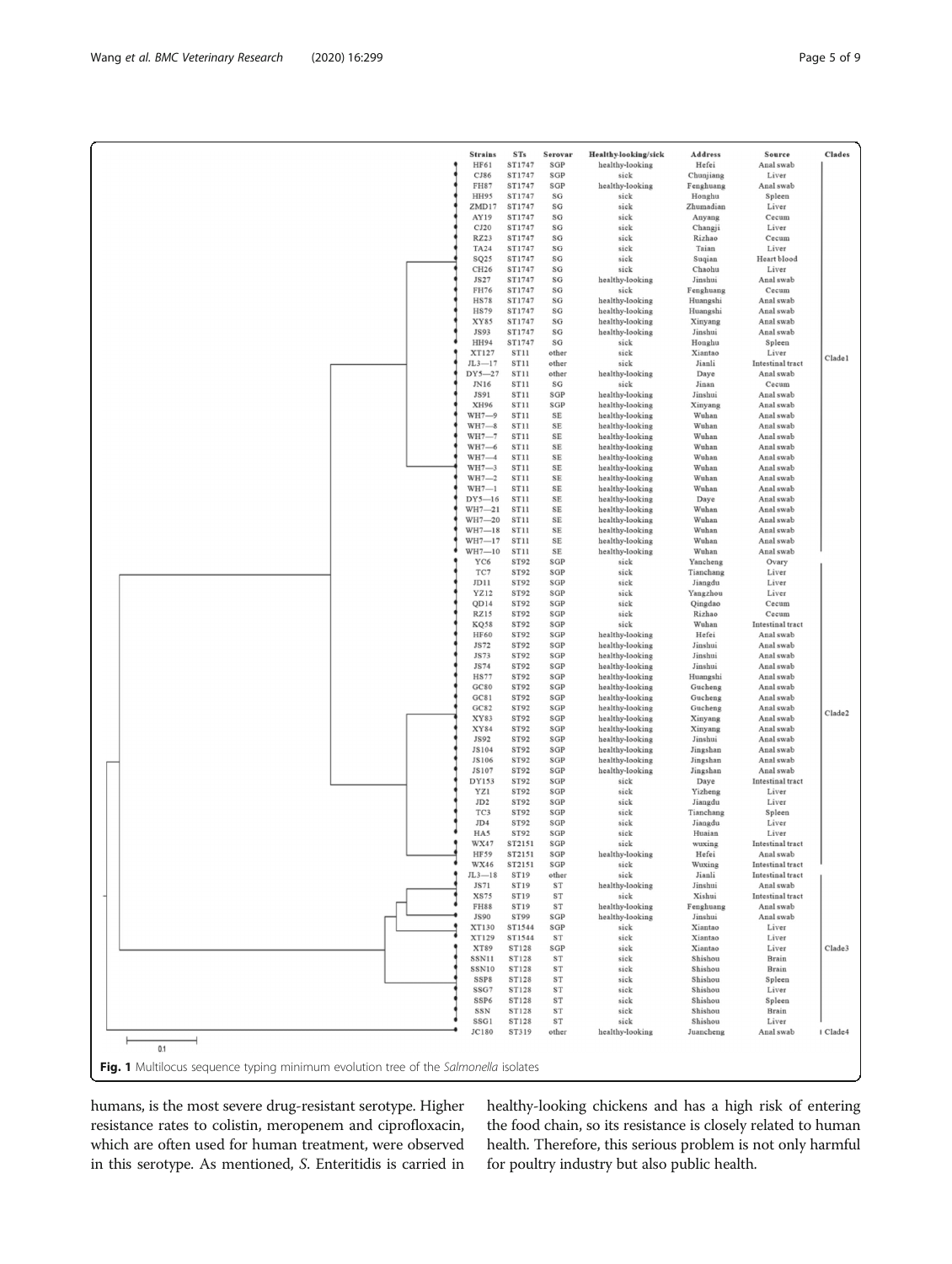| Gene                     | S. Enteritidis | S. Typhimurium | S. Gallinarum | S. Pullorum | Others         | Tota    |  |
|--------------------------|----------------|----------------|---------------|-------------|----------------|---------|--|
|                          | $(n = 14)$     | $(n = 11)$     | $(n = 16)$    | $(n = 38)$  | $(n = 5)$      | (% )    |  |
| sodC1                    |                |                |               |             | $\overline{4}$ | 98.8    |  |
| spvC                     |                |                |               |             |                | 100     |  |
| spvB                     |                |                |               |             |                | 100     |  |
| spiA                     |                |                |               |             |                | 100     |  |
| pagC                     |                |                |               |             |                | 100     |  |
| $cdtB$                   |                |                |               |             |                | $\circ$ |  |
| $msgA$                   |                |                |               |             |                | 100     |  |
| invA                     |                |                |               |             |                | 100     |  |
| sipB                     |                |                |               |             |                | $100\,$ |  |
| prgH                     |                |                |               |             |                | 100     |  |
| spaN                     |                |                |               |             |                | 100     |  |
| $\mathop{\textit{orgA}}$ |                |                |               |             |                | 100     |  |
| $\mathit{tolC}$          |                |                |               |             |                | 100     |  |
| iroN                     |                |                |               |             |                | 100     |  |
| $\mathit{sitC}$          |                |                |               |             |                | 100     |  |
| lpfC                     |                |                |               |             |                | 100     |  |
| $\mathit{sifA}$          |                |                |               |             |                | 100     |  |
| sopB                     |                |                |               |             |                | 100     |  |
| $\mathit{sefA}$          |                | 10             |               |             |                | 98.8    |  |
| pipA                     |                |                |               |             |                | 100     |  |
| $\mathsf{ttr}\mathsf{C}$ |                |                |               |             |                | 100     |  |
| misL                     |                |                |               |             |                | $100\,$ |  |
| $\mathit{silE}$          |                |                |               |             |                | 100     |  |
| $mgtB$                   |                |                |               |             |                | 100     |  |
| spi4D                    |                |                |               |             |                | 100     |  |
| shdA                     |                |                |               |             |                | 100     |  |
| sopE                     |                | 9              |               |             | 4              | 96.4    |  |

<span id="page-5-0"></span>Table 4 Prevalence of virulence-associated genes in avian Salmonella spp.

• indicates the presence of the gene;

° indicates that the gene does not exist

In this study, the genetic relationship of 84 Salmonella isolates was determined by MLST. All of the S. Enteritidis and S. Gallinarum isolates were clustered in the first subgroup of clade 1, while all the S. Typhimurium isolates were clustered in clade 2, suggesting a strong correlation between STs and serotypes. However, S. Pullorum isolates spread in clades 1, 2 and 3, which showed complex genetic diversity. Besides previously reported ST-92, which is the dominant ST of S. Pullorum, and ST-2151 [[30\]](#page-8-0), some STs, including ST-1747, ST-11, ST-99, ST-1544 and ST-128, were firstly identified in S. Pullorum isolates. Even three strains (ST-99, ST-1544 and ST-128) showed high genetic similarity to S. Typhimurium. As in previous studies, S. Gallinarum and S. Pullorum, which share the same O antigens 1, 9 and 12, were a direct descendant of S. Enteritidis after host adaption [\[31](#page-8-0)]. Our results suggested that, there was correlation between serotypes and genotypes in most Salmonella isolates. However, S. Pullorum has evolved toward diversity with long-term colonization in birds, and this might also be a reason for the high prevalence of S. Pullorum among poultry in China.

Although the genetic background of these Salmonella serotypes was similar, the host specificity and pathogenicity differed among serotypes. S. Typhimurium and S. Enteritidis had wide host ranges, and the former caused a typhoid-like systemic illness, while the latter was the main cause of acute gastroenteritis in humans. In contrast, S. Pullorum and S. Gallinarum were bird specific, and showed different pathological symptoms. We detected the prevalence of 27 virulence-associated genes, which were involved in invasion and intracellular survival, among our isolates. The pathogenicity of Salmonella is mainly reflected in its ability to invade non-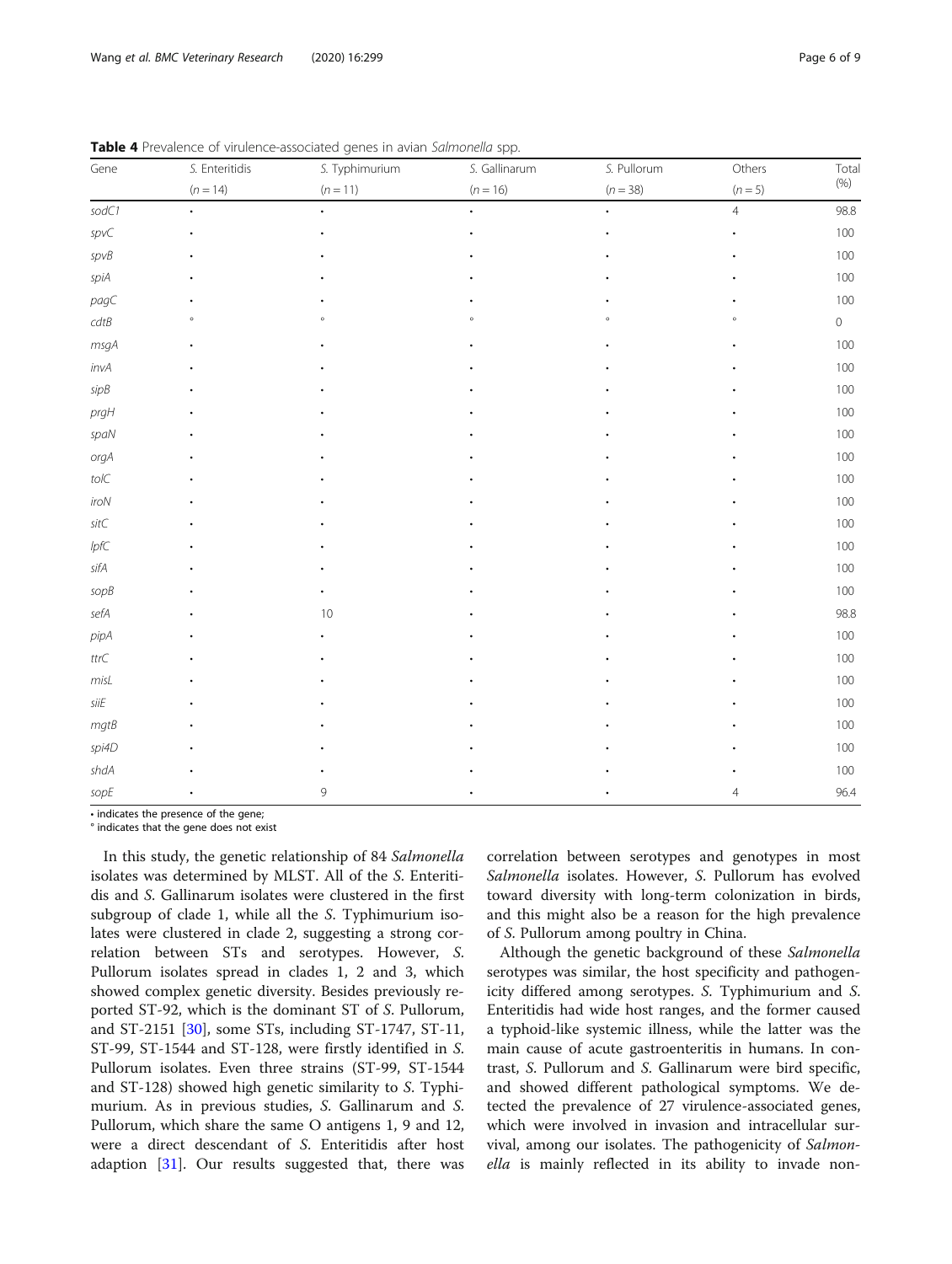phagocytic cells, survive in phagocytic cells, and replicate and proliferate in phagocytic cells, all of which are closely related to the virulence factors encoded in the Salmonella pathogenicity island (SPI) [\[32](#page-8-0)]. For example, inactivation of sipB in Salmonella enterica serotype Dublin strongly reduces fluid secretion and inflammation [\[33\]](#page-8-0), and deletion of prgH result in strongly reduced virulence of S. Typhimurium [[34\]](#page-8-0). Knock out of sodCI or spv genes reduces persistence of S. Enteritidis in mice [[35\]](#page-8-0). We found that these 27 virulence-associated genes were relatively conserved in our Salmonella isolates, especially in serogroup D Salmonella, and suggested that these there was no direct correlation between serotypes and the distribution of these virulence genes. The genomic sequences of different serotypes revealed that hostrestricted Salmonella had undergone more extensive degradation than host promiscuous Salmonella [\[36](#page-8-0)]. According to their study, two of our detected genes, lpfC and shdA, which were involved in host colonization, were identified as pseudogenes in S. Pullorum and S. Gallinarum [[31\]](#page-8-0). In addition, removed metabolic pathways due to reduced genomes might be a more important factor for niche adaption processes [\[31](#page-8-0)], rather than prevalence of virulence-associated genes. Therefore, we think although these 27 genes were important for the pathogenicity of Salmonella, they were not the only key factors for their virulence and host ranges.

## Conclusion

Salmonella serogroup D was the major subgroup, and S. Pullorum was the most common type in sick and healthy-looking chickens in central China. Drug resistance assays showed high resistance rates to ampicillin, tetracycline and colistin, and among them, S. Enteritidis was the most severe drug-resistant serotype, which showed higher resistance rates to colistin, meropenem and ciprofloxacin. MLST showed that there was correlation between serotypes and genotypes in most Salmonella isolates, except S. Pullorum, which showed complicated genetic diversity. These results provide important epidemiological information for control of Salmonella in chickens.

## **Methods**

## Identification and serotyping of Salmonella isolates

During 2013–2018, there were 84 strains of Salmonella that were mainly isolated in central China (Henan, Jiangsu and Hubei). Sick chickens were euthanized with an intramuscular injection of sodium pentobarbital (100 mg/kg bodyweight) according to Hubei Province Laboratory Animal Management Regulations – 2005. Samples were isolated from brain, lung, spleen and liver of dead or sick chickens on poultry farms, and isolated from anal swabs of healthy-looking chickens on poultry farms or at

poultry markets (Fig. [1\)](#page-4-0). To isolate the Salmonella, collected disease samples or anal swabs were directly transported to the laboratory. Each sample was inoculated into 225 mL of buffered peptone water (BPW; Land Bridge, China). After 16 h incubation at 37 °C, 0.1 mL and 10 mL of BPW were transferred into 10 mL of tetrathionate broth and 100 mL of selenite broth, respectively. Subcultures were spread on xylose-lysinedeoxycholate (XLD; Land Bridge, China) agar, xyloselysine-tergitol 4 (XLT4; Land Bridge, China) agar, and Hektoen (HE; Hopebio, China) agar, and incubated at 37 °C for 24 h. The typical Salmonella colonies were confirmed by PCR amplification of the hut gene, and the primers were as follows, hut-F, 5′-ATGTTGTCCT GCCCCTGGTAAGAGA-3′, hut-R, 5′-ACTGGCGTTA TCCCTTTCTCTGCTG-3′ [\[37](#page-8-0)]. Serotypes were determined by a slide agglutination test with O-antigen antiserum and a tube agglutination test with H-antigen antiserum, and confirmed by quadruplex PCR analysis as previously reported [\[38](#page-8-0)]. After the experiment, the Salmonella-positive chickens were euthanized and underwent harmless treatment based on the regulations from Hubei Provincial Animal Care and Use Committee.

## Antimicrobial resistance profiles

The minimum inhibitory concentrations (MICs) of gentamicin, meropenem, ampicillin, cefotaxime, colistin, tetracycline, ciprofloxacin, chloramphenicol, trimethoprimsulfamethoxazole and tigecycline were determined according to the Clinical and Laboratory Standards Institute [[39](#page-8-0)]. Escherichia coli ATCC 25922 was used for quality control. Isolates were classified as susceptible, intermediate or resistant according to their MICs.

## MLST and phylogenetic tree

To analyze the genetic diversity, MLST was carried out. The isolates were grown overnight in Luria-Bertani medium at 37 °C, and DNA was extracted using MiniB-EST Universal Genomic DNA Extraction Kit (TaKaRa, Dalian, China). The following seven housekeeping genes, aroC, dnaN, hemD, hisD, purE, sucA, and thrA  $[40]$  $[40]$ , in each tested isolate were amplified by PCR and the PCR products were sequenced by bi-directional DNA sequencing. The obtained sequences were analyzed using salmonella MLST database ([http://enterobase.warwick.ac.](http://enterobase.warwick.ac.uk/species/senterica/allele_st_search) [uk/species/senterica/allele\\_st\\_search\)](http://enterobase.warwick.ac.uk/species/senterica/allele_st_search), and the allele numbers and sequence types (STs) were assigned. The phylogenetic tree was constructed using MEGA cluster analysis.

## Detection of virulence-associated genes

Considering the contribution of virulence genes to the invasiveness and pathogenicity of Salmonella, a total of 27 virulence-associated genes were screened by PCR.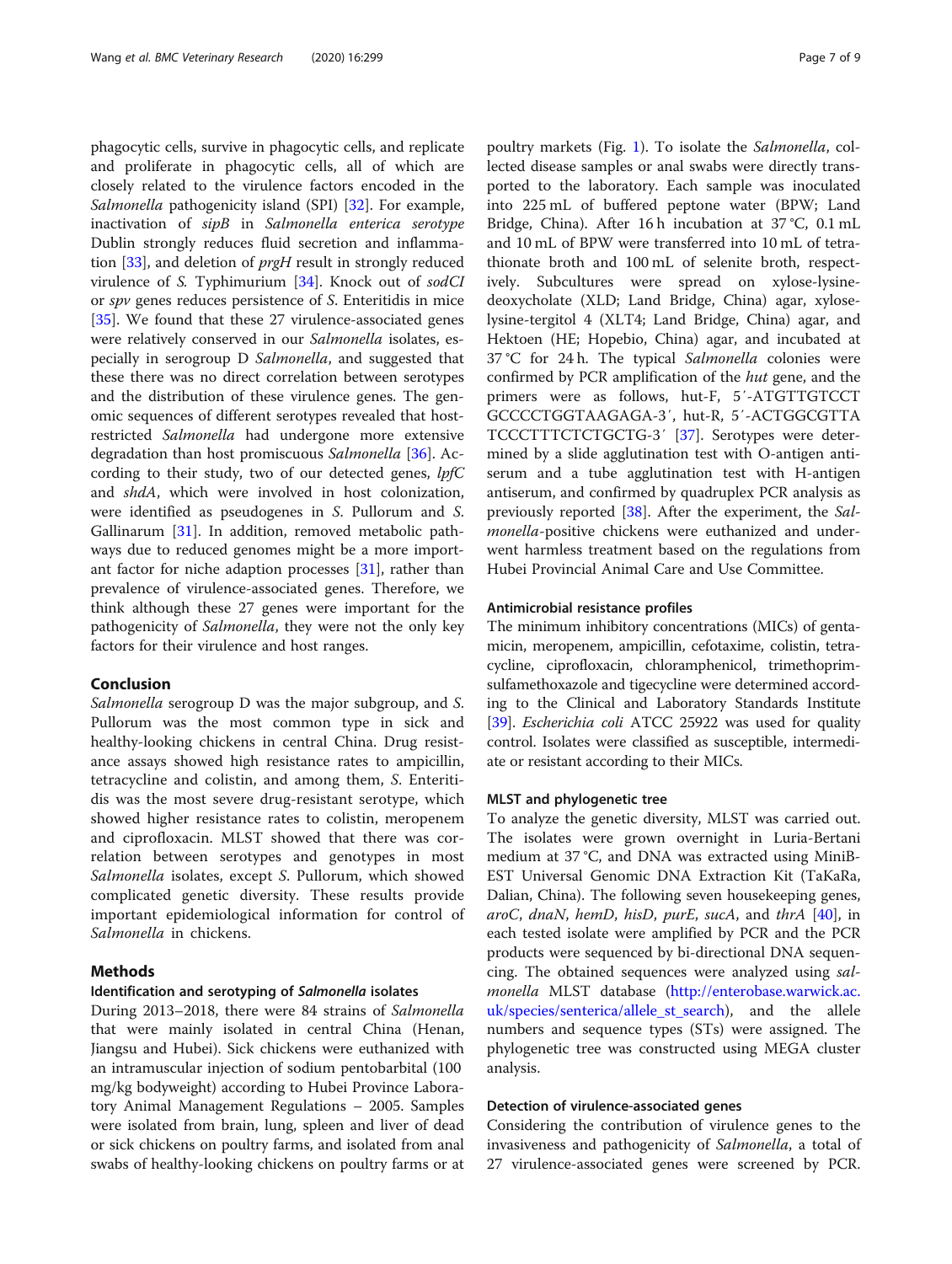<span id="page-7-0"></span>Twenty seven virulence-associated genes, including sodC1, spvC, spvB, spiAi, pagC, cdtB, msgA, invA, sipB, prgH, spaN, orgA, tolC, iroN, sitC, lpfC, sifA, sopB, sefA, pipA, ttrC, misL, siiE, mgtB, spi4D, shdA, and sopE, were detected by PCR tests. The primers and amplification conditions were as previously described [\[41\]](#page-8-0). PCR was performed in a GeneAmp PCR System 2720 (Applied Biosystems, Singapore). The PCR cycling consisted of 35 cycles of 30 s at 94 °C, 30 s at 55 °C and 1 min at 72 °C and resulting amplification products were separated by electrophoresis in 2% agarose gel, stained with ethidium bromide and visualized under UV light.

## Supplementary information

Supplementary information accompanies this paper at [https://doi.org/10.](https://doi.org/10.1186/s12917-020-02513-1) [1186/s12917-020-02513-1](https://doi.org/10.1186/s12917-020-02513-1).

#### Additional file 1.

#### Abbreviations

S. Enteritidis: Salmonella enterica serovar Enteritidis; S. Typhimurium: Salmonella enterica serovar Typhimurium; S. Gallinarum: Salmonella enterica serovar Gallinarum biovar Gallinarum; S. Pullorum: Salmonella enterica serovar Gallinarum biovar Pullorum; MLST: Multilocus Sequence Typing; STs: Sequence types; MICs: Minimum inhibitory concentrations

#### Acknowledgements

Not applicable.

#### Authors' contributions

XW, GW and TZ participated in the conception and design of the study. TL, YC, HW and XG contributed to the collection of samples. XW, HW and FL performed the farm and laboratory work. XW, ZP and TZ analyzed the data and wrote the manuscript. QL and HS contributed to the analysis and helped in the manuscript discussion. All authors read and approved the final manuscript.

## Funding

This work was supported by National Key Research and Development Program of China (2016YFD0501305), China Agriculture Research System (CARS-41-G13) and Technical Innovation Project of Hubei Province (2018ABA108). The funders had no role in study design, data collection, analysis and interpretation, decision to publish, or preparation of the manuscript.

#### Availability of data and materials

The DNA sequences generated and/or analysed during the current study are available in the GenBank repository, Accession: from MT799111 to MT799173. The others datasets used and/or analyzed during the current study are available from the corresponding author on reasonable request.

#### Ethics approval and consent to participate

All animal studies were conducted in strict accordance with the guidelines of animal welfare of World Organization for Animal Health. The experiments were approved by the Ethics Committee of Hubei Academy of Agricultural Sciences according to Hubei Province Laboratory Animal Management Regulations – 2005. The animals used in this study were derived from commercial sources, and the owners' consent was not required.

#### Consent for publication

Not applicable.

#### Competing interests

The authors declare that they have no competing interests.

#### Author details

<sup>1</sup>State Key Laboratory of Virology, College of Life Sciences, Wuhan University Wuhan 430072, China. <sup>2</sup> Key Laboratory of Prevention and Control Agents for Animal Bacteriosis, Institute of Animal Husbandry and Veterinary, Hubei Academy of Agricultural Sciences, Wuhan 430064, China. <sup>3</sup>Hubei Animal Disease Prevention and Control Center, Wuhan 430070, China.

#### Received: 15 January 2020 Accepted: 6 August 2020 Published online: 20 August 2020

#### References

- 1. Li Q, Wang X, Xia J, Yuan Y, Yin C, Xu L, Li Y, Jiao X. Salmonella-containing vacuole development in avian cells and characteristic of cigR in Salmonella enterica serovar Pullorum replication within macrophages. Vet Microbiol. 2018;223:65–71.
- 2. Sylejmani D, Musliu A, Ramadani N, Sparagano O, Hamidi A. Associations between the level of biosecurity and occurrence of Dermanyssus gallinae and Salmonella spp. in layer farms. Avian Dis. 2016;60(2):454–9.
- 3. Zhang-Barber L, Turner AK, Barrow PA. Vaccination for control of Salmonella in poultry. Vaccine. 1999;17(20–21):2538–45.
- 4. Hendriksen RS, Vieira AR, Karlsmose S, DMA LFW, Jensen AB, Wegener HC, Aarestrup FM. Global monitoring of Salmonella Serovar distribution from the World Health Organization global foodborne infections network country data Bank: results of quality assured laboratories from 2001 to 2007. Foodborne Pathog Dis. 2011;8(8):887–900.
- 5. Soria MC, Soria MA, Bueno DJ. Comparison of 2 culture methods and PCR assays for Salmonella detection in poultry feces. Poult Sci. 2012;91(3):616–26.
- 6. Vugia DJ, Samuel M, Farley MM, Marcus R, Shiferaw B, Shallow S, Smith K, Angulo FJ. Invasive Salmonella infections in the United States, FoodNet, 1996-1999: incidence, serotype distribution, and outcome. Clin Infect Dis. 2004;38(Suppl 3):S149–56.
- 7. Long M, Lai H, Deng W, Zhou K, Li B, Liu S, Fan L, Wang H, Zou L. Disinfectant susceptibility of different Salmonella serotypes isolated from chicken and egg production chains. J Appl Microbiol. 2016;121(3):672–81.
- 8. Zhang QQ, Ying GG, Pan CG, Liu YS, Zhao JL. Comprehensive evaluation of antibiotics emission and fate in the river basins of China: source analysis, multimedia modeling, and linkage to bacterial resistance. Environment Sci Technol. 2015;49(11):6772–82.
- 9. Gong J, Kelly P, Wang C. Prevalence and antimicrobial resistance of Salmonella enterica Serovar Indiana in China (1984-2016). Zoonoses Public Health. 2017;64(4):239–51.
- 10. Chiou CS, Lauderdale TL, Phung DC, Watanabe H, Kuo JC, Wang PJ, Liu YY, Liang SY, Chen PC. Antimicrobial resistance in Salmonella enterica Serovar Typhi isolates from Bangladesh, Indonesia, Taiwan, and Vietnam. Antimicrob Agents Chemother. 2014;58(11):6501–7.
- 11. Chuanchuen R, Ajariyakhajorn K, Koowatananukul C, Wannaprasat W, Khemtong S, Samngamnim S. Antimicrobial resistance and virulence genes in Salmonella enterica isolates from dairy cows. Foodborne Pathog Dis. 2010;7(1):63–9.
- 12. He T, Wang R, Liu D, Walsh TR, Zhang R, Lv Y, Ke Y, Ji Q, Wei R, Liu Z, et al. Emergence of plasmid-mediated high-level tigecycline resistance genes in animals and humans. Nat Microbiol. 2019;4(9):1450–6.
- 13. Khemtong S, Chuanchuen R. Class 1 integrons and Salmonella genomic island 1 among Salmonella enterica isolated from poultry and swine. Microb Drug Resist. 2008;14(1):65–70.
- 14. Kumar Y, Singh V, Kumar G, Gupta NK, Tahlan AK. Serovar diversity of Salmonella among poultry. Indian J Med Res. 2019;150(1):92–5.
- 15. Elkenany R, Elsayed MM, Zakaria AI, El-Sayed SA, Rizk MA. Antimicrobial resistance profiles and virulence genotyping of Salmonella enterica serovars recovered from broiler chickens and chicken carcasses in Egypt. BMC Vet Res. 2019;15(1):124.
- 16. Duc VM, Nakamoto Y, Fujiwara A, Toyofuku H, Obi T, Chuma T. Prevalence of Salmonella in broiler chickens in Kagoshima, Japan in 2009 to 2012 and the relationship between serovars changing and antimicrobial resistance. BMC Vet Res. 2019;15(1):108.
- 17. Barrow PA, Freitas Neto OC. Pullorum disease and fowl typhoid--new thoughts on old diseases: a review. Avian Pathol. 2011;40(1):1–13.
- 18. Wigley P, Berchieri A Jr, Page KL, Smith AL, Barrow PA. Salmonella enterica serovar Pullorum persists in splenic macrophages and in the reproductive tract during persistent, disease-free carriage in chickens. Infect Immun. 2001; 69(12):7873–9.